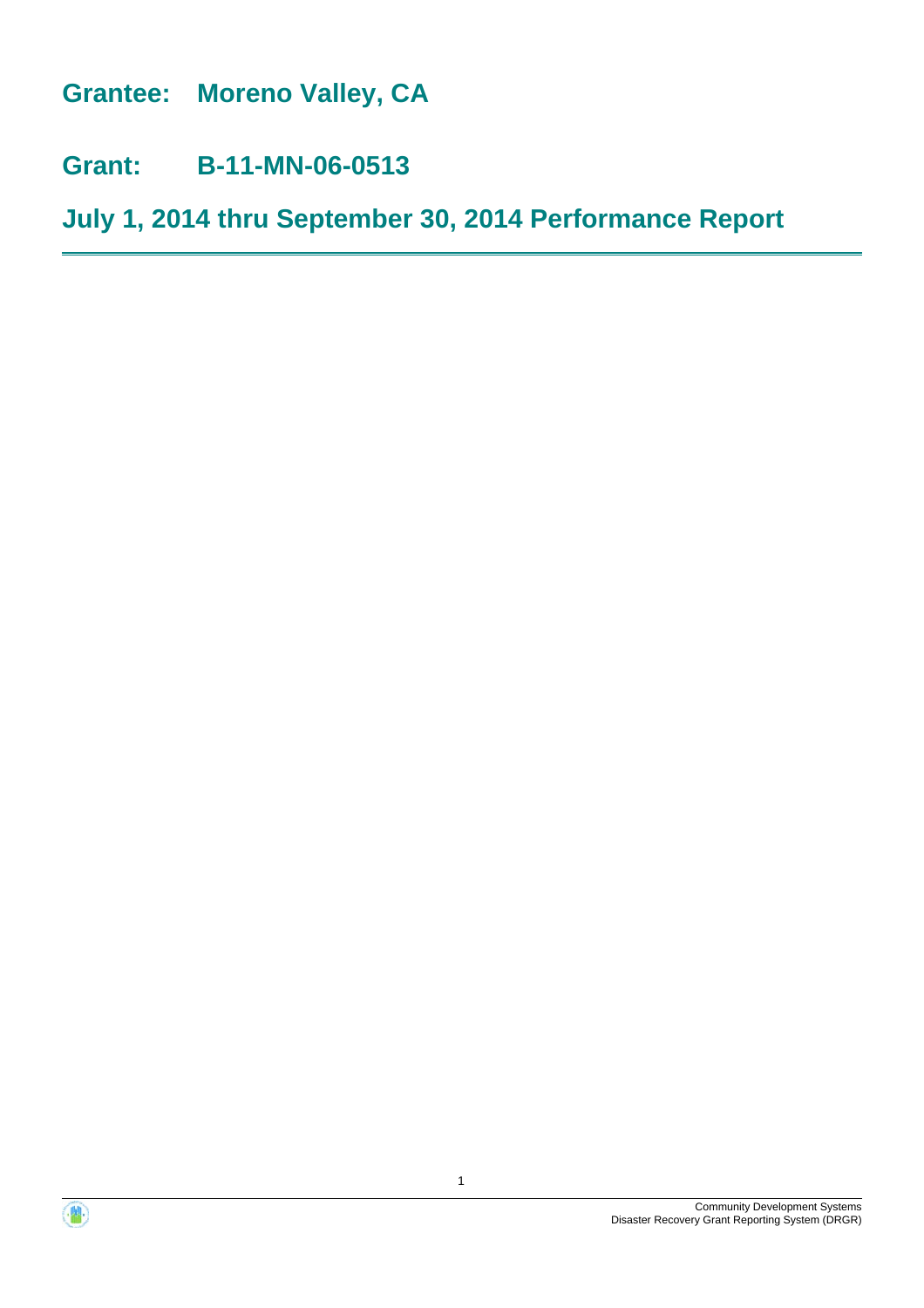| <b>Grant Number:</b><br>B-11-MN-06-0513 | <b>Obligation Date:</b>       | <b>Award Date:</b>    |
|-----------------------------------------|-------------------------------|-----------------------|
| <b>Grantee Name:</b>                    | <b>Contract End Date:</b>     | <b>Review by HUD:</b> |
| Moreno Valley, CA                       |                               | Reviewed and Approved |
| <b>Grant Award Amount:</b>              | <b>Grant Status:</b>          | <b>QPR Contact:</b>   |
| \$3,687,789.00                          | Active                        | Shanikqua Freeman     |
| <b>LOCCS Authorized Amount:</b>         | <b>Estimated PI/RL Funds:</b> |                       |
| \$3,687,789.00                          | \$323,013.79                  |                       |
| <b>Total Budget:</b>                    |                               |                       |

\$4,010,802.79

# **Disasters:**

**NSP Declaration Number**

#### **Narratives**

#### **Summary of Distribution and Uses of NSP Funds:**

 \*\*\*ACTION PLAN MODIFIED AUGUST 2014 TO REFLECTED INCREASES IN ACTIVITY BUDGETS DUE TO PROGRAM INCOME GENERATED (\$323,013.79) AND UPDATED CONTACT INFORMATION. NO OTHER CHANGES APPLY TO THE ACTION PLAN. ,

, The Housing and Economic Recovery Act of 2008 established the following eligible uses:

, § Establishment of financing mechanisms for the purchase and redevelopment of foreclosed upon homes and residential properties, including such mechanisms as soft-seconds, loan loss reserves, and shared-equity loans for low and moderate income homebuyers.

, § Purchase and rehabilitation of homes and residential properties that have been abandoned or foreclosed upon, in order to sell, rent, or redevelop, such homes and properties.

, § Establishment of land banks for homes that have been foreclosed upon.

, § Demolition of blighted structures.

, § Redevelopment of demolished or vacant properties.

, With these eligible uses in mind, the City of Moreno Valley has identified activities that would best address the needs of the community while meeting the requirements of Section 2301(c)(2) of HERA, as amended by the Dodd-Frank Act. The proposed activities are described below.

, The NSP3 grant will fund five primary activities plus Administration:

- , 1) Single Family Residential Acquisition, Rehabilitation, and Resale in the amount of \$1,844,722.41 (LMMH)
- , 2) Multi-Family Residential Acquisition, Rehabilitation, and Rental in the amount of

, \$465,000 (LH25)

,

,

,

- , 3) Neighborhood Stabilization Homeownership Program (NSHP) in the amount of \$0
- , 4) Demolition in the amount of \$0
- , 5) Land banking in the amount of \$0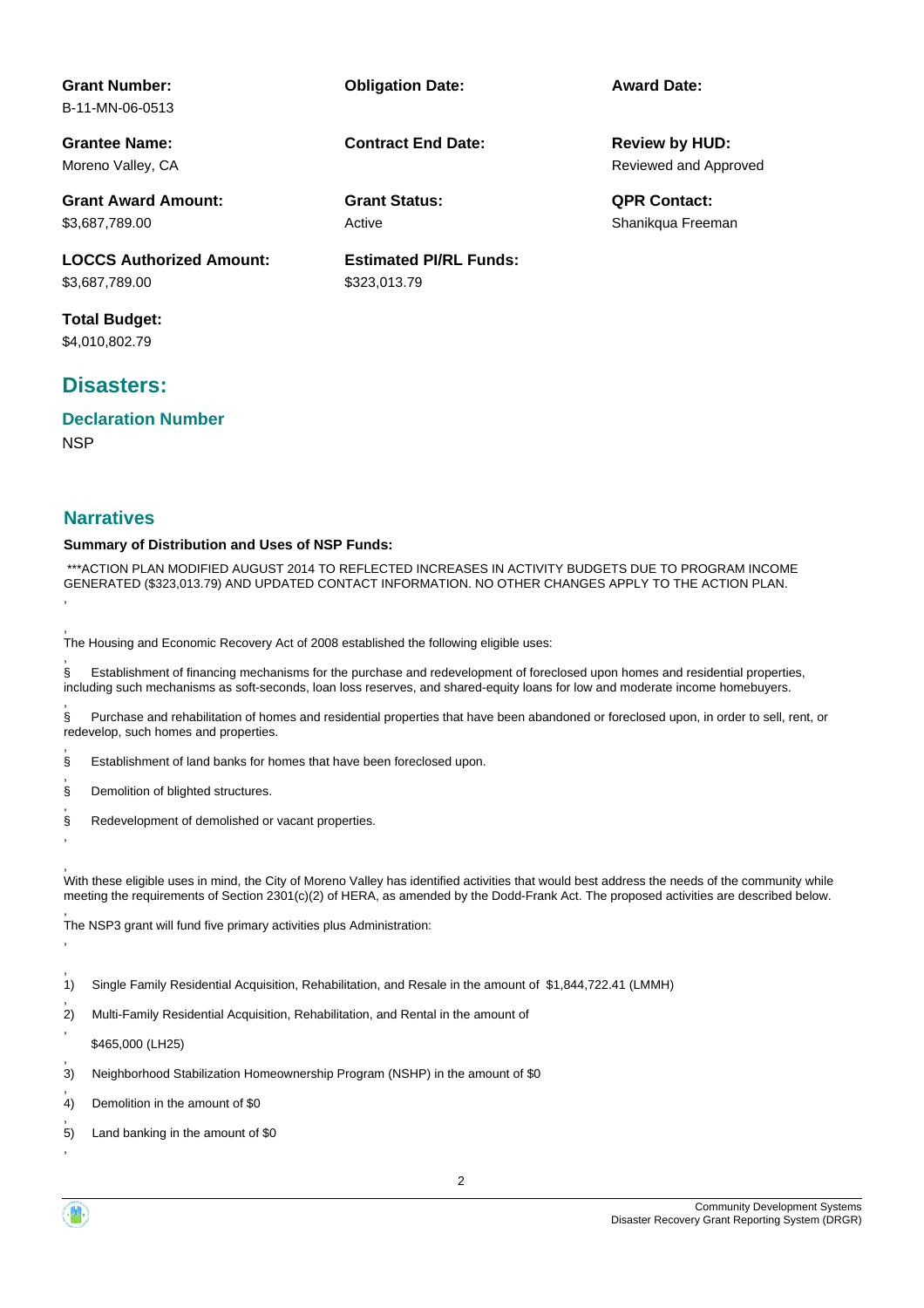6) Redevelop demolished or vacant properties as housing in the amount of \$1,300,000

, 7) Administration in the amount of \$401,080.38

, ,

,

,

,

,

,

, ,

, NOTE: The City of Moreno Valley amended the initial application to propose the inclusion of a rental component in the NSP3. At the time of the initial application market conditions could support the City&rsquos strategy of creating homeownership opportunities for the LH25 population, however, recent shifts in the market makes the strategy no longer viable.

, Activity 1- Single Family Residential Acquisition/Rehabilitation/Resale (SFR-ARR)

, The City of Moreno Valley proposes to dedicate \$1,554,010 of the NSP3 grant to acquiring foreclosed single-family detached and/or singlefamily attached (condominium) residence(s) and then rehabilitating and reselling them to income-eligible households of up to 120% AMI. Alternatively, the City may request transfer of Activity 1 funds in the future to Activities 4 or 5, to provide additional funds for land banking and/or redevelopment, as needed.

, Under the NSP1 grant, the SFR-ARR program is already being used effectively to reha

#### **Summary of Distribution and Uses of NSP Funds:**

ilitate foreclosed properties in neighborhoods with a Foreclosure Risk Score of 9 or 10 (a score of 10 indicated the highest level of need). As described in Section A above, the City proto extend the availability of the SFR-Arogram into a few newly targeted neighborhoods now identified as having a high risk of foreclosure,

, The City of Moreno Valley will partner with several residential development partners to make a visible impact on the identified target areas. Properties will be acquired at a minimum discount of 1% below appraised value, in compliance with NSP3 regulations. All ARR NSP3 properties will be rehabilitated. Energy efficient and environmentally-friendly &ldquogreen&rdquo elements will be incorporated into the rehabilitation scopes of work for each property, as much as practically possible. Prior to resale, the NSP3 properties must pass an inspection by a City building inspector for compliance with the City&rsquos Housing Quality Standards (HQS).

, Activity- 2: Multi-Family Attached Residential Acquisition, Rehabilitation, and Rental (MFR-ARR)

, Initially, the City of Moreno Valley proposed targeting some ofMorenoValley&rsquos condominium neighborhoods struggling with excess foreclosures and rental units as a strategy to meet the LH25 requirement. However, given substantial monthly HOA fees levied against each unit, coupled with inadequate owner-occupancy rates of the condominium projects (less than 50% - which is a requirement to secure funding), FHA and traditional mortgage financing opportunities are not available for households seeking to acquire condominium units. Consequently, the target LH25 population (those earning up to 50% AMI) will not be able to secure the first mortgage loan needed to acquire the property. As a result, the City of Moreno Valley must modify the approach to serve the needs of the LH25 population. PLEASE SEE THE REDEVELOPMENT ACTIVITY FOR MORE INFORMATION REGARDING PROVIDING HOUSING TO SERVICE LH-25.

, The current price points of theMorenoValleyreal estate market and the level of subsidy that would be required to continue the targeted strategy of creating homeownership opportunities for the LH25 population, predicates a shift in the approach to meet the LH25 requirement. The City of Moreno Valley will now focus on creating multi-family rental opportunities, as opposed to single family homeownership opportunities, for the LH25 population.

To comply with NSP3 requirements, the City will to dedicate \$465,000 of the grant to households that earn up to 50% AMI. The City will tailor this component of the MFR-ARR activity to increase the current affordable rental unit stock by creating additional affordable housing rental units for income-eligible LH25 households. This shall be accomplished through partnership with a Community Housing Development Organization (CHDO) or other non-profit residential developer who will acquire, rehabilitate, rent, and manage the units under City oversight. The City will enter into an Affordable Housing Agreement with the CHDO or other non-profit developer. Pursuant to the Affordable Housing Agreement, the multi-family units will be subject to a 55-year affordability covenant that will be recorded against the property will run with the land. Contin

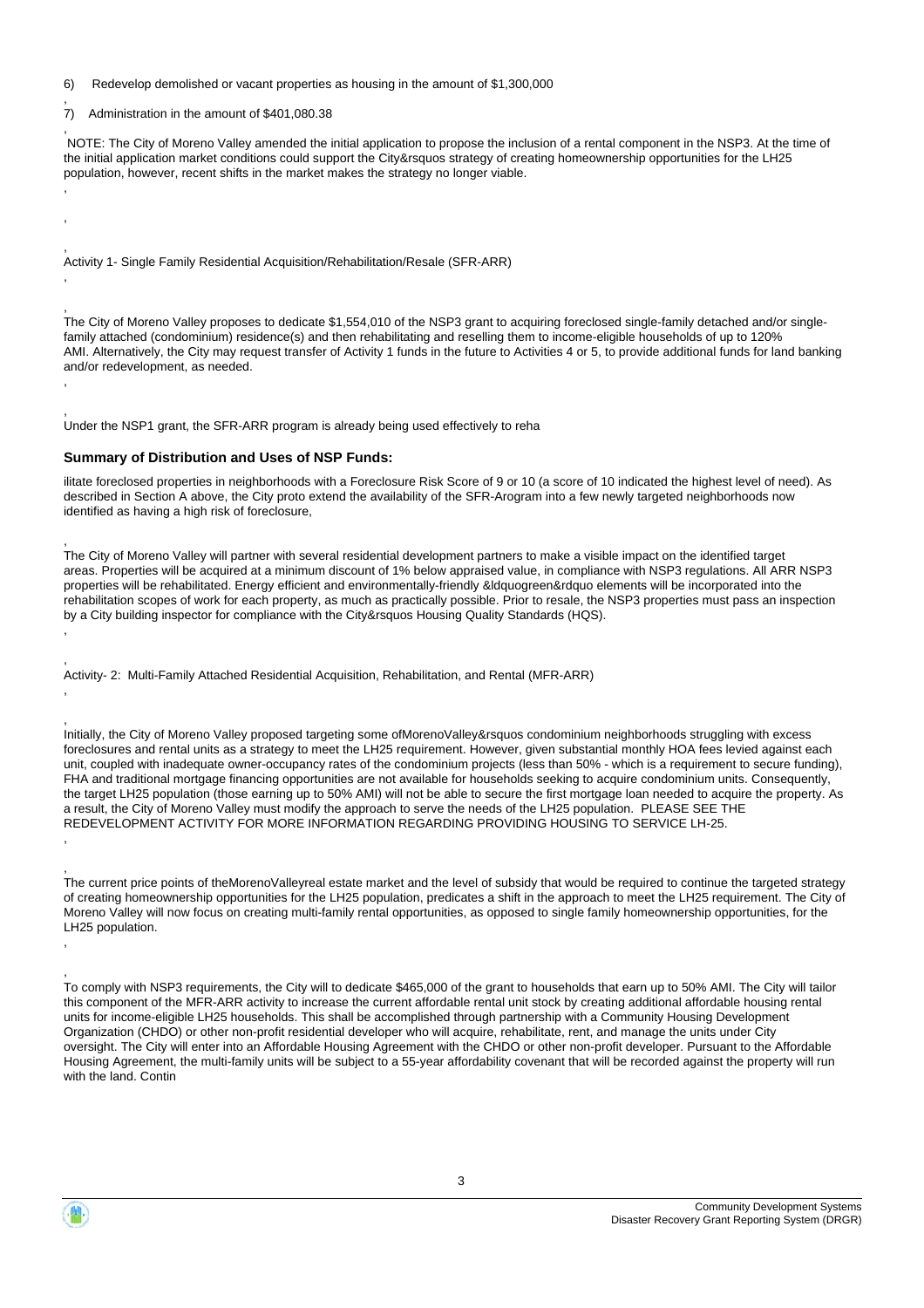#### **Summary of Distribution and Uses of NSP Funds:**

ed affordability will be ensured by City staff through an annual recertification process. The property will be inspected by a City Building Inspector prior to occupancy to ensure Housing Quality Standards are met. ≈bsp;,

ciiy3: Neighborhood Stabilization Homeownership Program (NSHP)

The City of Moreno Valley will dedicate \$0 of the NSP3 allocation to provide for buyer-driven homeownership for low, middle, and moderate income-eligible homebuyers earning up to 120% area median income (AMI). The funds will be used to provide direct homebuyer acquisition assistance and/or rehabilitation financing. The funds may be used to provide assistance to the homebuyer through down payment, closing costs and/or minor rehabilitation/repair work while incorporating energy-efficient improvements that will provide long-term affordability and increased sustainability. Minor home repair assistance will include interior and exterior repairs and curb appeal improvements. The minor rehabilitation financing component of the activity is designed to help absorb single-family properties in the market that may otherwise not be absorbed due to a homebuyer&rsquos inability to make the necessary repairs because of a lack of resources. ,

In accordance with NSP3 Guidelines, all properties assisted via the use of NSP3 funds are subject to continued affordability restrictions. As a result, each property assisted under the NSHP activity will be subject to recorded covenants for a 15 year term. The covenants will be used to ensure, to the maximum extent practicable, that the properties remain affordable to families and individuals whose incomes do not exceed 120% AMI. The &lsquosoft second&rsquo component encourages income-eligible homeowners to remain in the NSP affordable unit. Continued affordability will be ensured via an annual monitoring process to be conducted by City staff. No interest will be charged on the &lsquosoft second.&rsquo However, should the home sell or transfer before the affordability period is realized, the City will collect a share of the equity on a declining scale. In other words, if the NSP assisted property is sold or transferred within the covenant period, the City will then be entitled to a share of the gain on sale in addition to the original amount loaned. The gain on sale returned to the City will not exceed the total investment made into the property by the City. The Covenants will remain in effect for the prescribed Covenant Period of 15 years and are not cancelled upon the sale of the property. A subsequent owner of the property will be subject to the recorded Covenant for the remainder of the affordability period.

, Activity 4- Demolition

, The City of Moreno Valley will dedicate \$0 to demolish blighted structures. The funds will be used to acquire and demolish foreclosed and vacant properties that are dilapidated beyond reasonable repair or fiscal feasibility, and/or present health and safety hazards. Upon the completion of the demolition, properties will be maintained through the land bank that will be established as one of the eligible NSP3 activities. ,

Activity 5 &ndash Land Banking

#### **Summary of Distribution and Uses of NSP Funds:**

ng>,

, ,

, , ,

, ,

, ,

,

,

,

,

, The City of Moreno Valley will dedicate \$0 of the NSP3 grant to assembly, temporary management, and disposal of vacant land after a structure has been demolished. The funds will be used toward the maintenance of the propertyafter a demolition has occurred until replacement residential units are constructed.

Activity 6 &ndash Redevelopment

The City will dedicate \$1,300,000 of the NSP3 grant to the redevelopment of vacant sites or demolished sites for future development to provide housing to income-eligible households earning up to 120%. The City will focus its redevelopment efforts all of the Target Areas, as defined above. In addition, the City will leverage the NSP 3 funds with other funding sources (i.e. NSP1) to maximize the effectiveness of the activity. The City will partner with various development partners to create affordable homeownership opportunities for income-eligible households earning up to 120% AMI by redeveloping vacant properties held in the City&rsquos land bank. This activity will be used to construction a new subdivision consisting of 8 single family homes all of which will be used to provide homeownership opportunities to serve the LH-25 population earning up to 50% AMI.



,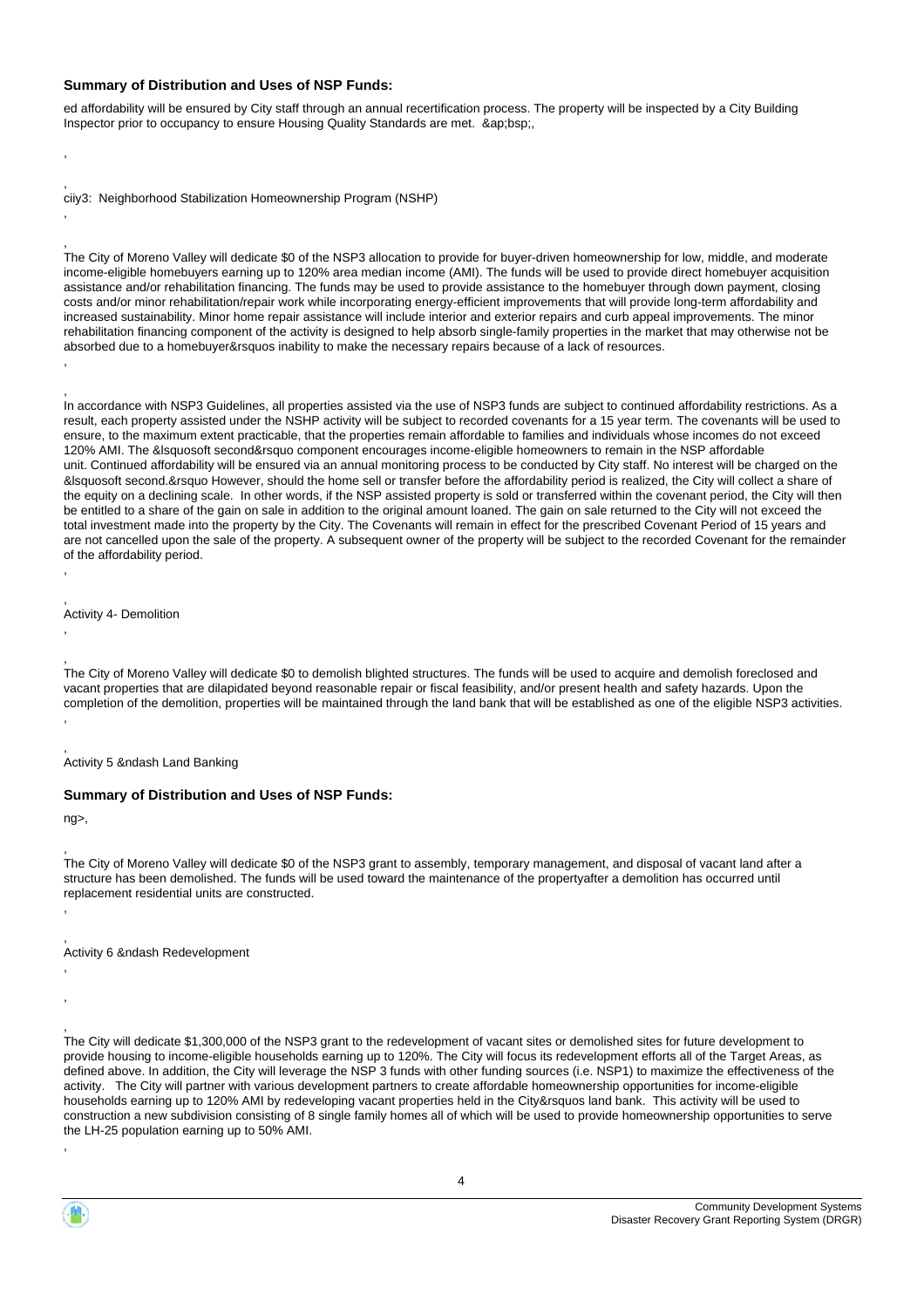#### **How Fund Use Addresses Market Conditions:**

MorenoValley&rsquos current housing market continues to struggle with excessive numbers of foreclosures: 1,861 are currently in the foreclosure process plus more than 850 are already bank-owned. In general, homes are not available for sale unless they are bank-owned or the owner is seeking a short-sale. According to the Multiple Listing Service (MLS), more than 250 single family homes and more than 45 condominiums are currently for sale inMorenoValley.

Though prices have dropped more than 44%, home sale pricing seems to have stabilized somewhat. Over the last year, the median resale price for single-family homes rose just 2% (or \$3,681) to \$160,208 in December 2010. Sales numbers show strong interest inMorenoValley&rsquos market as investors compete to purchase prospective rental or rehabilitation/resale properties. However, owneroccupant home purchasing remains sluggish and pockets ofMorenoValleycontinue to experience price declines. Under the City&rsquos NSP1 grant, some ARR homes have required resale price reductions after properties sat on the market for extended periods, to encourage purchase by owner-occupant homebuyers.

#### **Ensuring Continued Affordability:**

, ,

,

, ,

, ,

,

, ,

,

,

,

, ,

, ,

The City of Moreno Valley is committed to maintaining affordability for its NSP3 assisted housing.

NSP activities using the minimum 25% allocated for households earning up to 50% area median income (LH25) will target efforts to increasing rental opportunities within this income level. The City will partner with a CHDO or other non-profit residential developer who will acquire rehabilitate, rent and manage the units under the City&rsquos oversight.The City will enter into an Affordable Housing Agreement with the CHDO or other non-profit developer. Pursuant to the Affordable Housing Agreement, the multi-family units will be subject to a 55-year affordability covenant that will be recorded against the property will run with the land. Continued affordability will be ensured by City staff through an annual recertification process.

All NSP3 single-family home purchase activities involving assistance to households earning up to 120% of area median income (LMMH) will be subject to the affordability period of 15 years. Should the household sell or transfer the property before the affordability period is complete, the City will collect a share of the increased equity. In other words, if the NSP-assisted property is sold of transferred within the 15-year affordability, the City will be entitled to a share of the gain on sale in addition to the principal amount loaned. The funds returned to the City on the sale of the unit will be considered program income and will be recycled back into the appropriate account to fund additional NSP projects. ,

#### **Definition of Blighted Structure:**

A structure is blighted when it exhibits objectively determinable signs of deterioration sufficient to constitute a threat to human health, safety, and public welfare. TheCalifornialegislative definition of blight is found in the Health and Safety Code Sections 33030 and 33031. In sum, the definition describes two basic areas of blight: physical and economic.

Subdivision (a) of section 33031 describes the physical conditions that cause blight as follows:

§ Buildings in which it is unsafe or unhealthy for persons to live or work. These conditions can be caused by serious building code violations, dilapidation and deterioration, defective design or physical construction, faulty or inadequate utilities, or other similar factors.

§ Factors that prevent or substantially hinder the economically viable use or capacity of buildings or lots. This condition can be caused by a substandard design, inadequate size given present standards and market conditions, lack of parking, or other similar factors.

§ Adjacent or nearby uses that are incompatible with each other and that prevent the economic development of those parcels or other portions of the project area.

§ The existence of subdivided lots of irregular form and shape and inadequate size for proper usefulness and development that are in multiple ownership.

Subdivision (b) of section 33031 describes the economic conditions that cause blight as:

§ Depreciated or stagnant property values or impaired investments, including, but not necessarily limited to, those properties containing

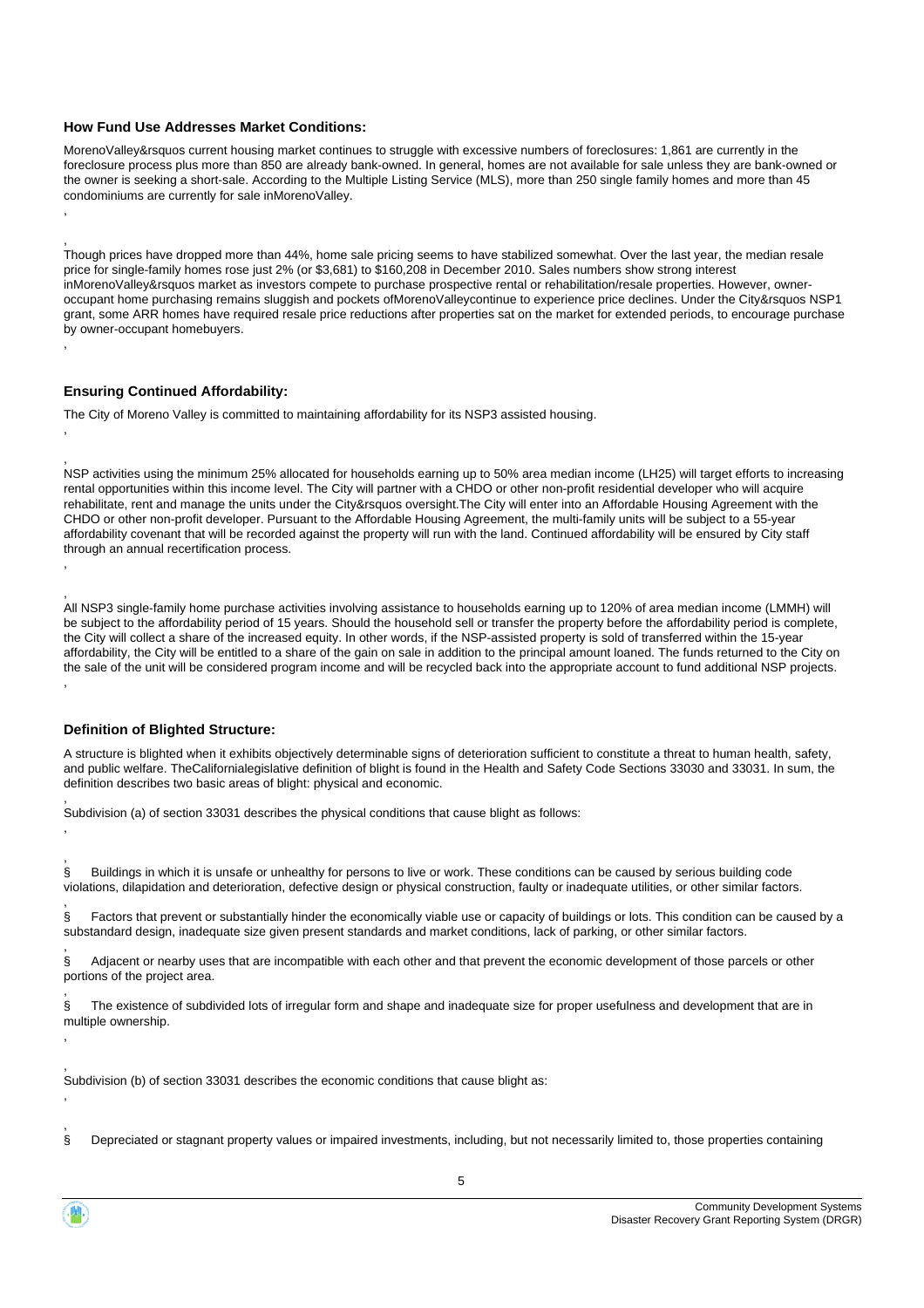hazardous wastes that require the use of agency authority as specified in Article 12.5 (commencing with 33459), discussed in chapter 6, entitled Environmental Issues. ,

§ Abnormally high business vacancies, abnormally low lease rates, high turnover rates, abandoned buildings, or excessive vacant lots within an area developed for urban use and served by utilities.

, § A lack of necessary commercial facilities that are normally found in neighborhoods, including grocery stores, drugstores and banks, and other lending institutions.

§ Residential overcrowding or an excess of bars, liquor stores, or other businesses that cater exclusively to adults that has led to problems of public safety and welfare.

§ A high crime rate that constitutes a serious threat to the public safety and welfare.

#### **Definition of Affordable Rents:**

,

,

, , ,

,

,

,

, ,

,

&ldquoAffordable Rents&rdquo means a rental housing cost not in excess of that which may be charged the applicable eligible person or family pursuant to Section 50053 of the California Health and Safety Code. For NSP assisted projects, the City will use affordable rents under the HOME program, less utility allowances as provided by the Countyof Riverside Housing Authority.

#### **Housing Rehabilitation/New Construction Standards:**

The City has Housing Quality Standards (HQS) created to conform to the Department of Housing and Urban Quality Standards, in addition to applicable municipal laws, codes, and Building Code Standards.

, The HQS covers six essential areas of construction:

- , 1) Physical and/or Environmental Improvements,
- , 2) Structural-ExteriorBuildingImprovements and Finishes
- , 3) Building Interior,
- , 4) Plumbing
- , 5) Electrical
- 6) Mechanical

For NSP3 properties in particular, the City&rsquos HQS will be revised to include energy efficient and environmentally-friendly &ldquogreen&rdquo requirements for incorporation into the rehabilitation scope of work for each property.

, Within the HQS, the City has outlined the minimum requirements that each NSP assisted housing unit must meet prior to occupancy by the eligible participant(s). The City&rsquos NSP3 building inspector reviews proposed scopes of work for each NSP3 property and makes revisions in compliance with the HQS. If upon inspection, it is found that a unit does not meet the standards, occupancy will be deferred until the unit does meet the standards (i.e., after repair and successful re-inspection of the unit). ,

#### **Vicinity Hiring:**

The City of Moreno Valley will incorporate local hiring requirements into the Participation Agreements to be executed by the Development Partners selected for NSP3 implementation. The City, shall to the maximum extent feasible, provide for the hiring of employees who reside inMorenoValley. The City will monitor Development Partner compliance through collection of Section 3 reporting data.

#### **Procedures for Preferences for Affordable Rental Dev.:**

The City of Moreno Valley is proposing to use a significant portion of its NSP3 allocation (APPROX. 40%) for the acquisition and/or rehabilitation of multi-family properties. These properties will be used for long-term affordable rental housing units.

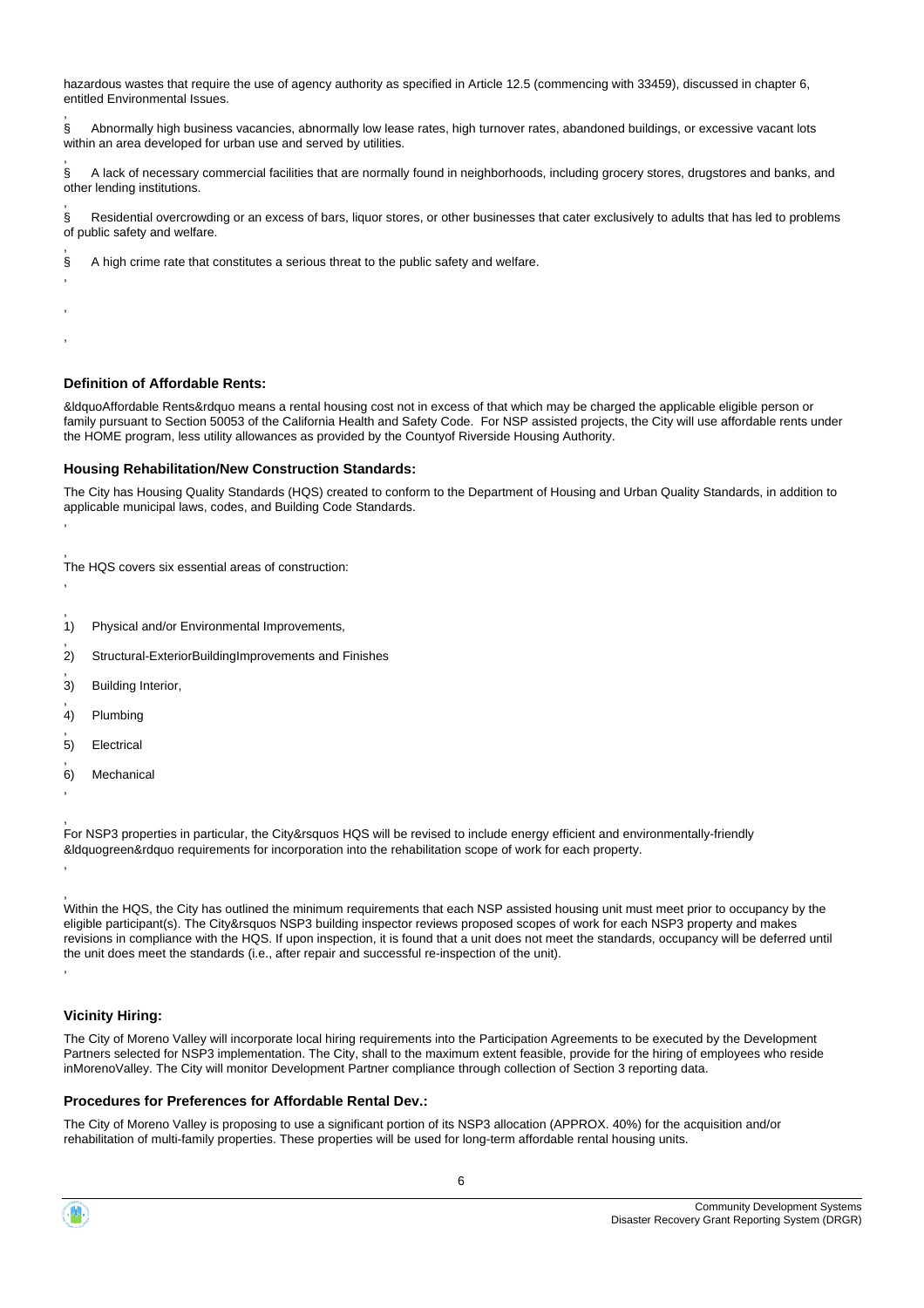#### **Grantee Contact Information:**

City of Moreno Valley , Financial Management & Services Department , Financial Resources Division , 14177 Frederick St., , Moreno Valley, CA 92553 , Marshall Eyerman, Financial Resources Division Manager , marshalle@moval.org , Shanikqua Freeman, Housing Program Coordinator , shanikquaf@moval.org , (951) 413-3450

| <b>Overall</b>                                 | <b>This Report Period</b> | <b>To Date</b> |
|------------------------------------------------|---------------------------|----------------|
| <b>Total Projected Budget from All Sources</b> | N/A                       | \$4,010,802.79 |
| <b>Total Budget</b>                            | \$323,013.79              | \$4,010,802.79 |
| <b>Total Obligated</b>                         | \$323,013.79              | \$4,010,802.79 |
| <b>Total Funds Drawdown</b>                    | \$745.720.97              | \$2,425,444.58 |
| <b>Program Funds Drawdown</b>                  | \$422,707.18              | \$2,102,430.79 |
| Program Income Drawdown                        | \$323,013.79              | \$323,013.79   |
| <b>Program Income Received</b>                 | \$323,013.79              | \$323,013.79   |
| <b>Total Funds Expended</b>                    | \$363,855.07              | \$2,789,299.66 |
| <b>Match Contributed</b>                       | \$0.00                    | \$0.00         |

# **Progress Toward Required Numeric Targets**

| <b>Requirement</b>                            | <b>Required</b> | <b>To Date</b> |
|-----------------------------------------------|-----------------|----------------|
| <b>Overall Benefit Percentage (Projected)</b> |                 | $0.00\%$       |
| <b>Overall Benefit Percentage (Actual)</b>    |                 | $0.00\%$       |
| <b>Minimum Non-Federal Match</b>              | \$0.00          | \$0.00         |
| <b>Limit on Public Services</b>               | \$553,168.35    | \$0.00         |
| Limit on Admin/Planning                       | \$368,778.90    | \$198,886.81   |
| <b>Limit on State Admin</b>                   | \$0.00          | \$198,886.81   |

# **Progress Toward Activity Type Targets**

| <b>Activity Type</b>  | <b>Target</b> | <b>Actual</b> |
|-----------------------|---------------|---------------|
| <b>Administration</b> | \$368,778.90  | \$401,080.38  |
|                       |               |               |

7

# **Progress Toward National Objective Targets**

# **National Objective Actual**

**NSP Only - LH - 25% Set-Aside**  $$921,947.25$   $$465,000.00$ 

|              | . u. god |  |  |
|--------------|----------|--|--|
| \$921,947.25 |          |  |  |

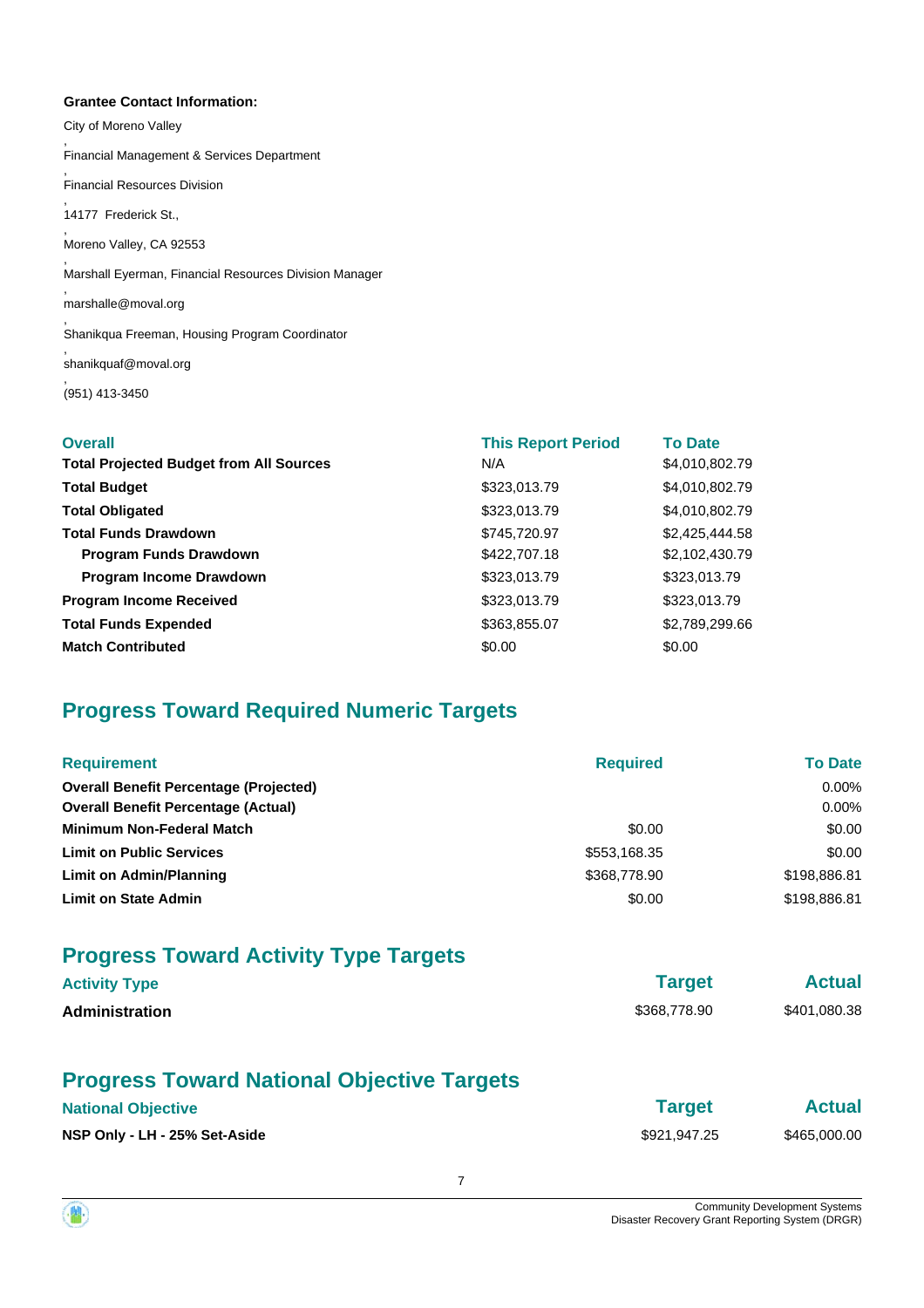# **Overall Progress Narrative:**

The City is making significant efforts and progress to meet the extended expenditure deadline of December 13, 2014. Since the 100% expenditure deadline the City, in collaboration with the Development Partners has expended approximately \$830,000. The total expenditures are approximately \$2.9M will almost \$700,000 remaining to spend. The Habitat for Humanity project- a single family, new construction, subdivision is under construction. Since construction has commenced expenditures have markedly increased. During the last two quarters, almost \$400,000 has been expended.

This quarter will reflect \$176,821.27 in expenditures incurred during 2ndquarter (April to June) that posted to the City&rsquos general ledger after the QPR reporting deadline and expenditures for this reporting period (3rdquarter).

Additional expenditures from last quarter not reported during that reporting period are:

%\$6,894.64 Administration costs \$19,403.07 SFR-ARR Activity \$150,523.56 MFR-ARR Activity

\$176,821.27 Total

The following is a summary of 3rdquarter activities:

The City generated \$785,882.21 in program income through the resale of 5 single family properties.

The City transferred title to RHDC on the Adrienne property and rehabilitation commenced this quarter.

Habitat for Humanity acquired most of the necessary approvals (sewer and water plans are still in plan check) for the project and has begun construction.

During this quarter, a total of \$189, 124.23 was expended.

Given the progress made, approximately \$700,000 remains to be expended to meet the expenditure deadline. It is anticipated that a draw for approximately \$200,000 will be processed early next month and Habitat is on schedule to meet the benchmarks in the construction schedule which directly correlates with the generation of expenditures.

#### ADMINISTRATION

Staff has completed the following tasks:

- Facilitated the homebuyer qualification process Scheduled/conducted preliminary and final inspections;
- Reviewed budgets and scopes of work for potential acquisitions:
- Administered (reviewed and reconciled) budget including expenditure and revenue projects;
- Managed resale escrows; closed 5 resales during this reporting period;
- Reconciled project costs to assist with the closing of escrow;
- Negotiate and drafted affordable housing agreements for multi-family project;
- Managed and oversaw entitlement process for identified redevelopment project with Habitat for Humanity;
- Provided project management for Habitat of Humanity Project;
- Prepared for HUD onsite monitoring:

 • Oversaw the transfer of vacant land to Habitat for Humanity for the purposes of constructing a new 8-unit single family subdivision;

 • Finalized the negotiation of the Affordable Housing Agreement with RHDC for the Adrienne project located at 22862;

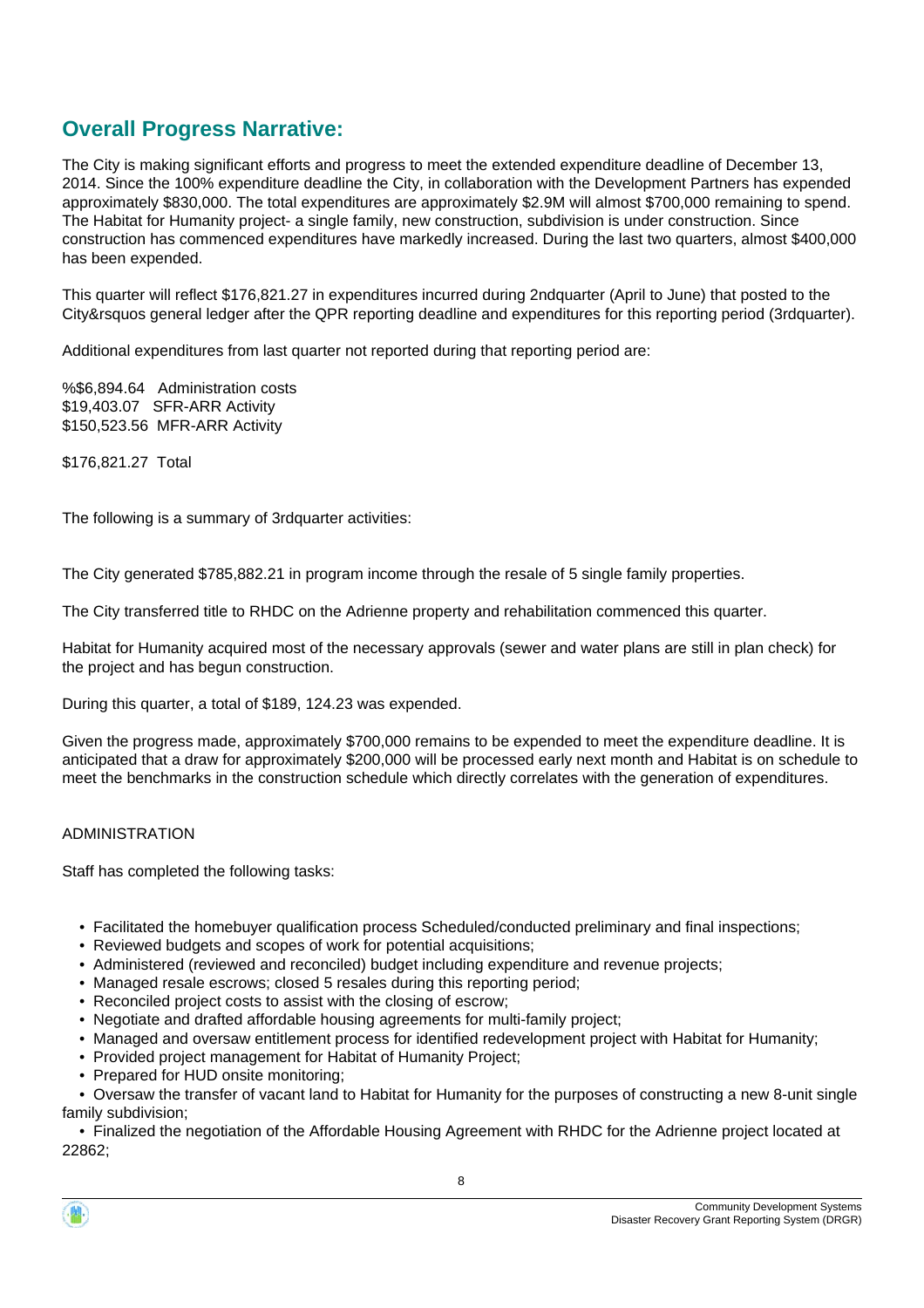- Facilitated the transfer of the Adrienne property to RHDC;
- Assisted with the plan check and approval processes related to Habitat f Humanity
- DRGR reporting.

\$69,600.87 of administration funds were expended in administration costs this quarter.

#### SINGLE FAMILY ARR &ndash LMMH ACTIVITY

During the fiscal year end audit accounts were reconciled and a credit of \$16,000 was applied which offset this quarter&rsquos expenditures:

\$1,037.22 3rdquarter expenditures (\$16,000) Credit applied during 3rdquarter \$14,962.78 Net credit for 3rdquarter

The \$1,037.22 were reimbursements to Mayans Development for final rehab costs for 26066 Rojo Tierra and 25604 San Lupe.

#### PROGRAM INCOME

In this quarter, the City closed the resale escrow on the following properties generating a total of \$785,882.21 of Program Income:

| Property          | <b>Development Partner</b> | Program Income |
|-------------------|----------------------------|----------------|
| 26066 Rojo Tierra | (Mayans)                   | \$144,250.65   |
| 24270 Bay Avenue  | (Sheffield)                | \$159,948.50   |
| 25604 San Lupe    | (Mayans                    | \$153,829.36   |
| 23680 Mark Twain  | (Sheffield)                | \$168,455.20   |
| 14598 Antilles    | (Sheffield)                | \$159,398.50   |

Only two properties remain in inventory for resale: 14861 Wintergreen and 12669 Gorham. Both have accepted offers and the buyers are undergoing the qualification process. Wintergreen and Gorham are anticipated to close escrow during the next reporting period.

#### MULTIFAMILY FAMILY ARR &ndash LH 25 ACTIVITY

During this quarter the City finalized the Affordable Housing Agreement with RHDC for the development of the property located at 22862 Adrienne Avenue which was acquired by the City as an REO from Citibank and successfully transferred title to RHDC. The project has obtained all of its approvals and construction was commenced this quarter. The completion of construction is anticipated for the end of November with lease up anticipated early December.

\$3,345.90 was expended this quarter on escrow fees related to the transfer of the property.

#### REDEVELOPMENT ACTIVITY

Habitat for Humanity has made significant progress with the construction of the 8-unit single family subdivision. During this quarter the final tract map, rough grading, precise grading plan, wall and fence plans, landscape plans, street and storm drain plans, and building plans were approved. Habitat completed the grading and installed the perimeter block walls. The permits are on schedule to be issued at the beginning of next quarter (early October) and Habitat is scheduled to host its ceremonial &ldquowall raising&rdquo (process by which the houses are framed via the use of volunteers. City staff and Bank of America staff will be volunteering to assist with the efforts on October 18th.

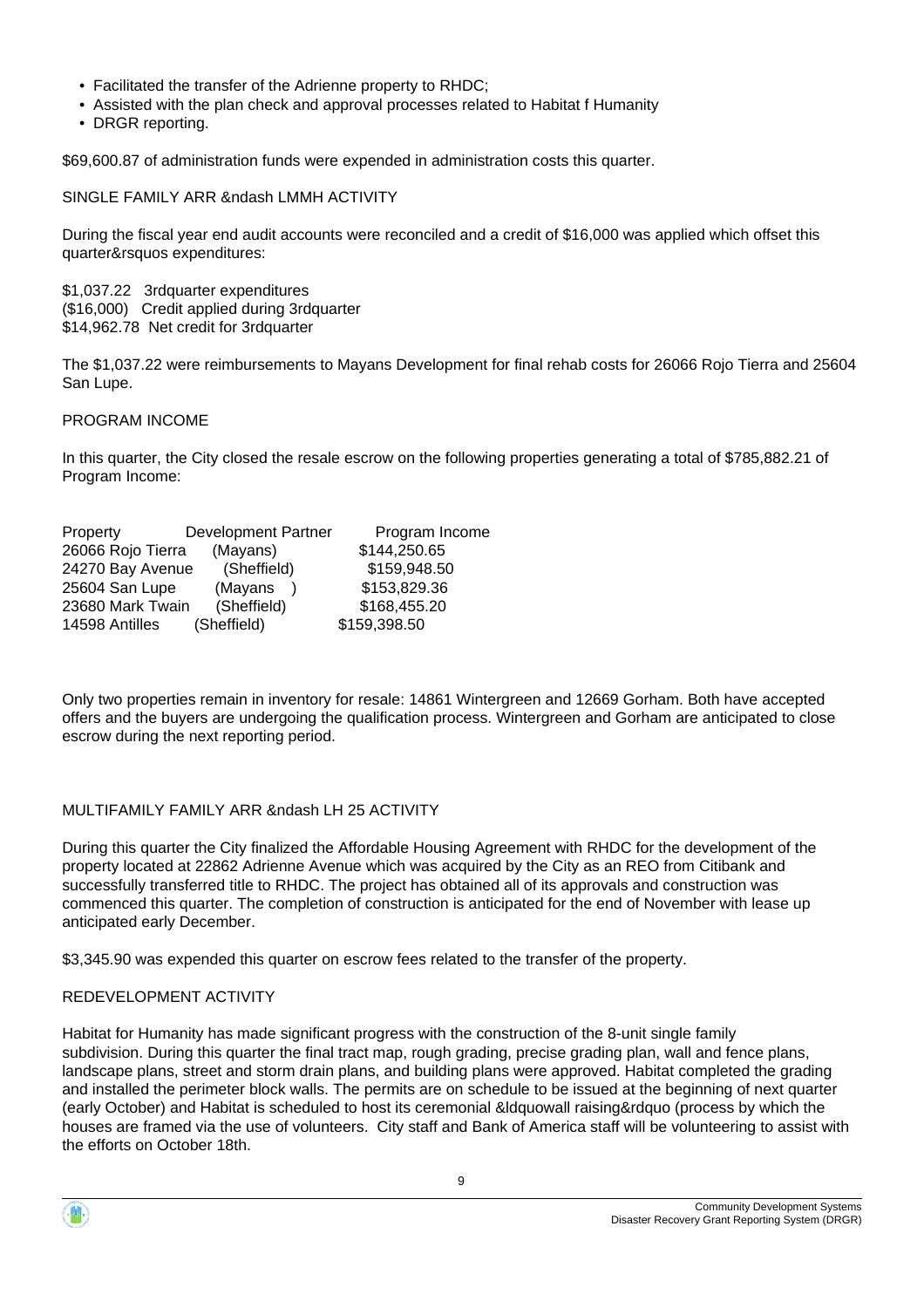This quarter \$131,140.24 was expended on the activity.

FINANCING MECHANISMS No activity to report; activity defunded by Substantial Amendment.

LANDBANKING No activity to report; activity defunded by Substantial Amendment.

DEMOLITION No activity to report; activity defunded by Substantial Amendment.

# **Project Summary**

| <b>Project #, Project Title</b>    | <b>This Report Period</b>               | <b>To Date</b>                          |                                         |
|------------------------------------|-----------------------------------------|-----------------------------------------|-----------------------------------------|
|                                    | <b>Program Funds</b><br><b>Drawdown</b> | <b>Project Funds</b><br><b>Budgeted</b> | <b>Program Funds</b><br><b>Drawdown</b> |
| NSP-Admin., Administration         | \$47.389.18                             | \$401.080.38                            | \$155,047.91                            |
| NSP3-1, Acquisition/Rehabilitation | \$235,433.10                            | \$2,309,722.41                          | \$1,697,344.77                          |
| NSP3-2, Financing Mechanism        | \$0.00                                  | \$0.00                                  | \$0.00                                  |
| NSP3-3. Demolition                 | \$0.00                                  | \$0.00                                  | \$0.00                                  |
| NSP3-4, Land Banking               | \$0.00                                  | \$0.00                                  | \$0.00                                  |
| NSP3-5, Redevelopment              | \$139,884.90                            | \$1,300,000,00                          | \$250.038.11                            |



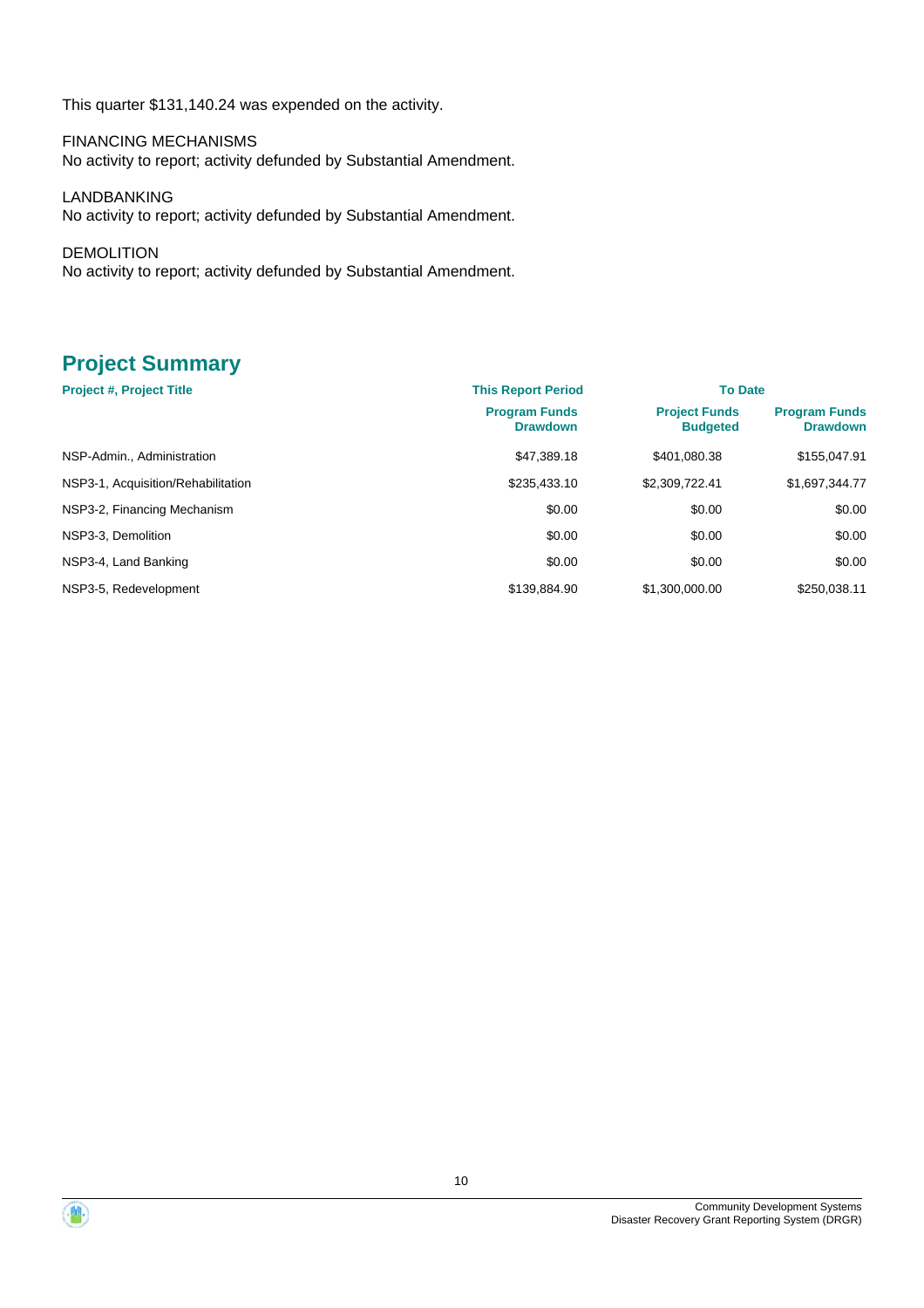# **Activities**

# **Project # / Title: NSP-Admin. / Administration**

| <b>Grantee Activity Number:</b> | <b>NSP3-Administration</b> |
|---------------------------------|----------------------------|
| <b>Activity Title:</b>          | <b>Administration</b>      |

| <b>Activitiy Category:</b>   | <b>Activity Status:</b>                                |
|------------------------------|--------------------------------------------------------|
| Administration               | <b>Under Wav</b>                                       |
| <b>Project Number:</b>       | <b>Project Title:</b>                                  |
| NSP-Admin.                   | Administration                                         |
| <b>Projected Start Date:</b> | <b>Projected End Date:</b>                             |
| 03/07/2011                   | 03/07/2014                                             |
| <b>Benefit Type:</b>         | <b>Completed Activity Actual End Date:</b>             |
| <b>National Objective:</b>   | <b>Responsible Organization:</b>                       |
| N/A                          | City of Moreno Valley, Economic Development Department |

| <b>Overall</b>                                         | <b>Jul 1 thru Sep 30, 2014</b> | <b>To Date</b> |
|--------------------------------------------------------|--------------------------------|----------------|
| <b>Total Projected Budget from All Sources</b>         | N/A                            | \$401,080.38   |
| <b>Total Budget</b>                                    | \$32,301.38                    | \$401,080.38   |
| <b>Total Obligated</b>                                 | \$32,301.38                    | \$401.080.38   |
| <b>Total Funds Drawdown</b>                            | \$91,228.08                    | \$198,886.81   |
| <b>Program Funds Drawdown</b>                          | \$47,389.18                    | \$155,047.91   |
| <b>Program Income Drawdown</b>                         | \$43,838.90                    | \$43,838.90    |
| <b>Program Income Received</b>                         | \$0.00                         | \$0.00         |
| <b>Total Funds Expended</b>                            | \$77,035.51                    | \$275,921.92   |
| City of Moreno Valley, Economic Development Department | \$77,035.51                    | \$275,921.92   |
| <b>Match Contributed</b>                               | \$0.00                         | \$0.00         |

# **Activity Description:**

City-wide

#### **Location Description:**

City of Moreno Valley >Community & Economic Development Department, >Neighborhood Preservation Division >Dante G. Hall, Redevelopment & Neighborhood Programs Administrator >Ph. 951-413-3455, E-mail: danteh@moval.org >14177 Frederick St., Moreno Valley, CA 92553

# **Activity Progress Narrative:**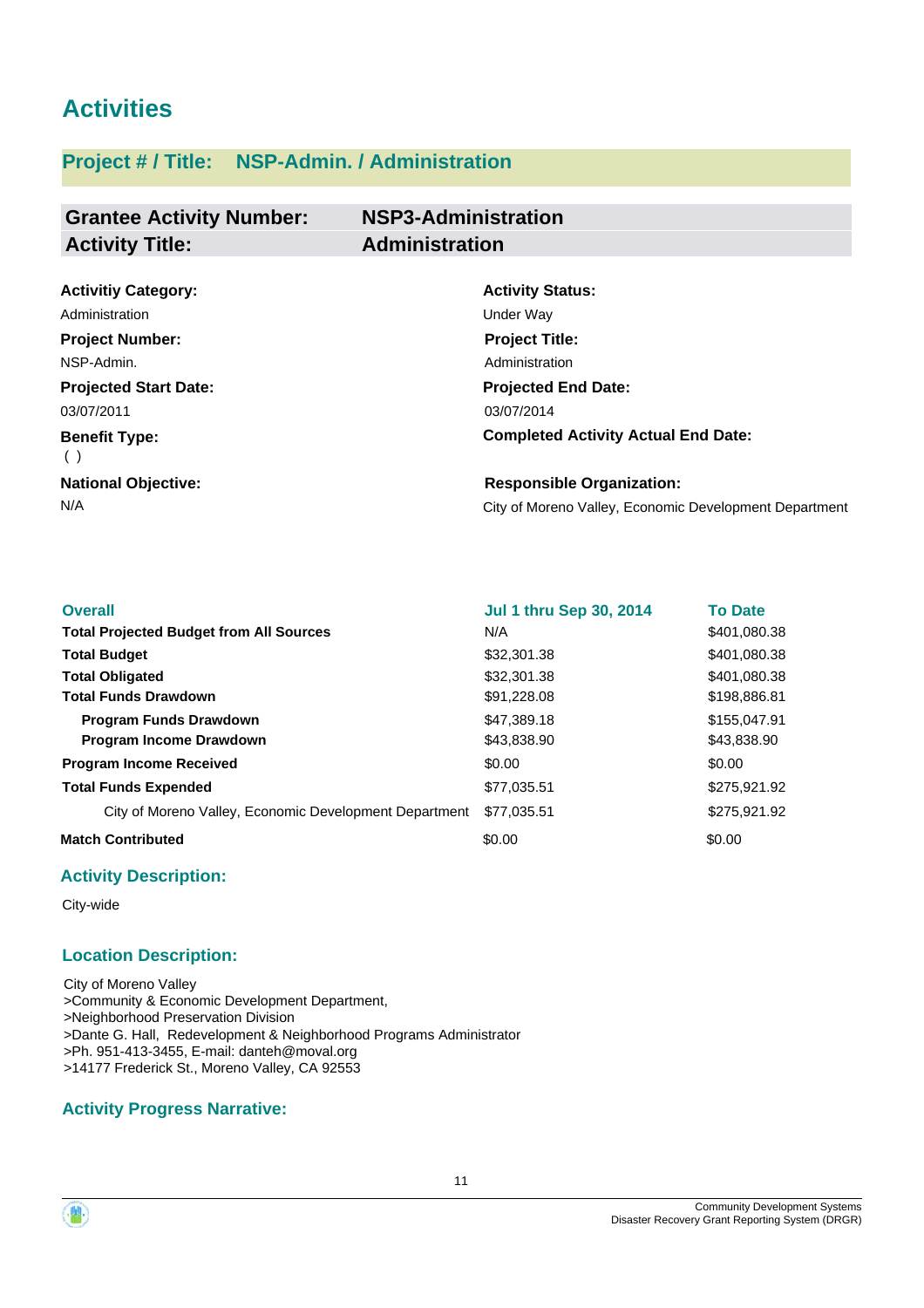#### ADMINISTRATION

Staff has completed the following tasks:

- Facilitated the homebuyer qualification process Scheduled/conducted preliminary and final inspections;
- Reviewed budgets and scopes of work for potential acquisitions;
- Administered (reviewed and reconciled) budget including expenditure and revenue projects;
- Managed resale escrows; closed 5 resales during this reporting period;
- Reconciled project costs to assist with the closing of escrow;
- Negotiate and drafted affordable housing agreements for multi-family project;
- Managed and oversaw entitlement process for identified redevelopment project with Habitat for Humanity;
- Provided project management for Habitat of Humanity Project;
- Prepared for HUD onsite monitoring;

 • Oversaw the transfer of vacant land to Habitat for Humanity for the purposes of constructing a new 8-unit single family subdivision;

- Finalized the negotiation of the Affordable Housing Agreement with RHDC for the Adrienne project located at 22862;
- Facilitated the transfer of the Adrienne property to RHDC;
- Assisted with the plan check and approval processes related to Habitat for Humanity
- DRGR reporting.

\$69,600.87 of administration funds were expended in administration costs this quarter. Expenditures for last quarter \$6,894.64 and \$450 from previous quarter. Total reported this period \$77,035.51

# **Accomplishments Performance Measures**

#### **No Accomplishments Performance Measures found.**

#### **Beneficiaries Performance Measures**

**No Beneficiaries Performance Measures found.**

#### **Activity Locations**

**No Activity Locations found.**

# **Other Funding Sources Budgeted - Detail**

#### **No Other Match Funding Sources Found**

No Other Funding Sources Found **Other Funding Sources Amount Amount Amount Amount Amount Amount Amount** Total Other Funding Sources

# **Project # / Title: NSP3-1 / Acquisition/Rehabilitation**

| <b>Grantee Activity Number:</b> |  |
|---------------------------------|--|
| <b>Activity Title:</b>          |  |

**Grantee Activity Number: NSP3-1 (LH25) Activity Title: Acquisition/Rehabilitation/Rental (LH25)**

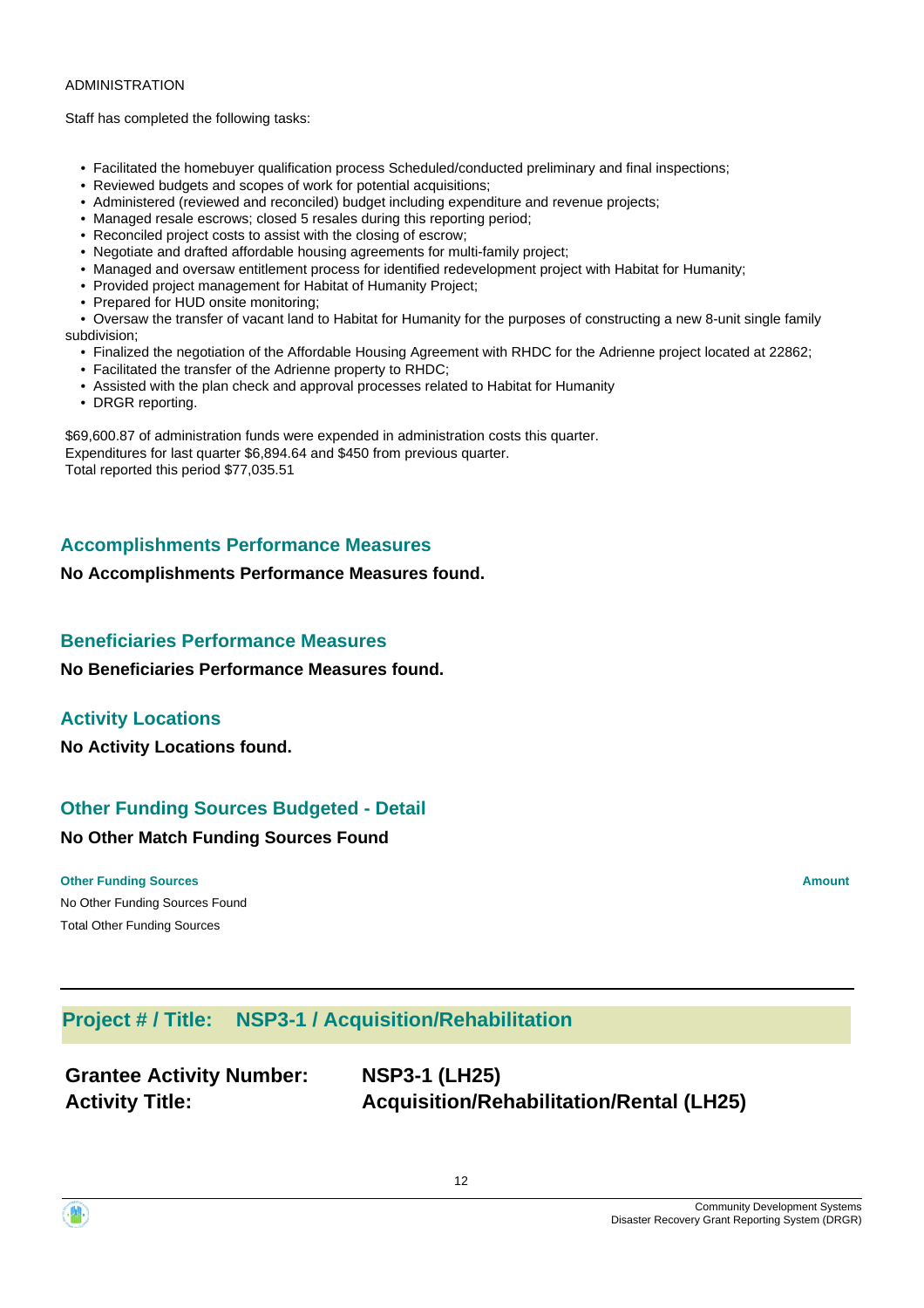| <b>Activitiy Category:</b>                              | <b>Activity Status:</b>                                |
|---------------------------------------------------------|--------------------------------------------------------|
| Rehabilitation/reconstruction of residential structures | Under Wav                                              |
| <b>Project Number:</b>                                  | <b>Project Title:</b>                                  |
| <b>NSP3-1</b>                                           | Acquisition/Rehabilitation                             |
| <b>Projected Start Date:</b>                            | <b>Projected End Date:</b>                             |
| 03/07/2011                                              | 03/07/2014                                             |
| <b>Benefit Type:</b><br>Direct (HouseHold)              | <b>Completed Activity Actual End Date:</b>             |
| <b>National Objective:</b>                              | <b>Responsible Organization:</b>                       |
| NSP Only - LH - 25% Set-Aside                           | City of Moreno Valley, Economic Development Department |
|                                                         |                                                        |

| <b>Overall</b>                                         | <b>Jul 1 thru Sep 30, 2014</b> | <b>To Date</b> |
|--------------------------------------------------------|--------------------------------|----------------|
| <b>Total Projected Budget from All Sources</b>         | N/A                            | \$465,000.00   |
| <b>Total Budget</b>                                    | \$0.00                         | \$465,000.00   |
| <b>Total Obligated</b>                                 | \$0.00                         | \$465,000.00   |
| <b>Total Funds Drawdown</b>                            | \$801.54                       | \$187,878.51   |
| <b>Program Funds Drawdown</b>                          | \$801.54                       | \$187,878.51   |
| <b>Program Income Drawdown</b>                         | \$0.00                         | \$0.00         |
| <b>Program Income Received</b>                         | \$0.00                         | \$0.00         |
| <b>Total Funds Expended</b>                            | \$2,776.50                     | \$190,655.01   |
| City of Moreno Valley, Economic Development Department | \$2,776.50                     | \$190,655.01   |
| <b>Match Contributed</b>                               | \$0.00                         | \$0.00         |

#### **Activity Description:**

This activity will provide for acquisition, rehabilitation, and rental of foreclosed, vacant, and abandoned multi-family residences by the City in cooperation with residential development partners. The units will be acquired at a minimum discount of 1% off the appraised value. The homes will be rehabilitated and rented to income-eligible qualified households &ndash targeting families earning up to 50% AMI (LH25 population).

This activity is for the acquisition, rehabilitation, and rental of multifamily residential property to households earning up to 50% of the area median income. The City will acquire multi-family structures and contract with a CHDO or non-profit for the rehabilitation and management of the units, OR the City may provide funding to City CHDO/non-profit residential developer to acquire, rehabilitates, rent, and manage the units.

The City will enter into an Affordable Housing Agreement with the CHDO or non-profit residential developer. Pursuant to the Affordable Housing Agreement, the multi-family units will be subject to 55-year affordability covenants that run with the land. Continued affordability will be ensured by City staff through an annual recertification process. The property will be inspected by a City Building Inspector whether or not a CHDO or non-profit residential developer is contacted, to ensure HQS are met.

#### **Location Description:**

To ensure that NSP3 funds will be utilized to address foreclosures in areas of greatest need, Moreno Valley proposes to implement the ARR activity in the Target Areas described in Section A and restated below (all proposed areas have a HUD Foreclosure Risk Score of &ldquo20&rdquo):

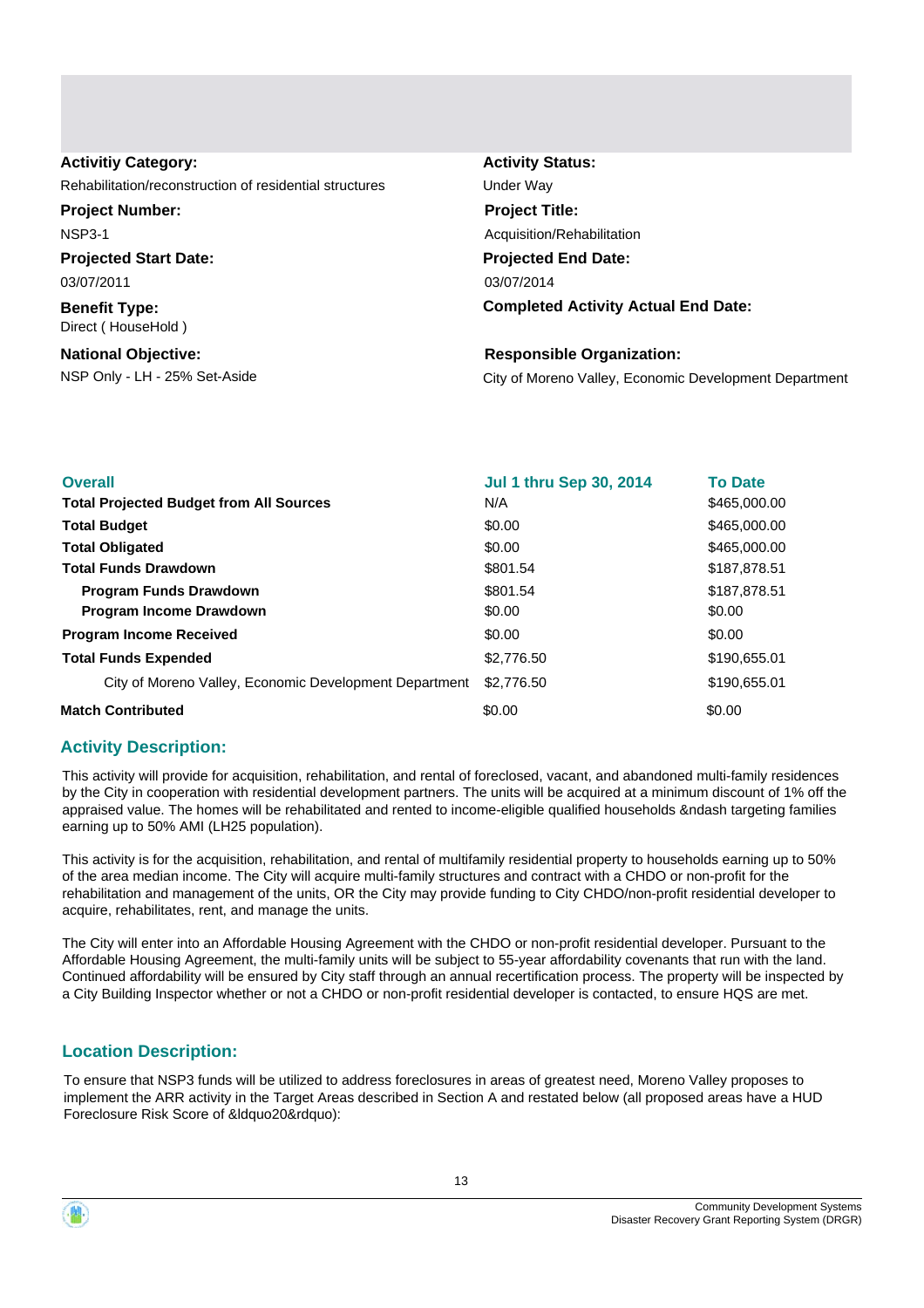§ Target Area 6: Edgemont Area - Irregularly bounded byFrederick St.,Alessandro Blvd.,Cottonwood Ave., Day St.,Eucalyptus Ave.

#### **Activity Progress Narrative:**

#### MULTIFAMILY FAMILY ARR &ndash LH 25 ACTIVITY

During this quarter the City finalized the Affordable Housing Agreement with RHDC for the development of the property located at 22862 Adrienne Avenue which was acquired by the City as an REO from Citibank and successfully transferred title to RHDC. The project has obtained all of its approvals and construction was commenced this quarter. The completion of construction is anticipated for the end of November with lease up anticipated early December.

\$3,345.90 was expended this quarter on escrow fees related to the transfer of the property. This reporting period expenditures reflects refunded escrow fees received/applied in the amount \$569.40 last quarter.

#### **Accomplishments Performance Measures**

#### **No Accomplishments Performance Measures found.**

#### **Beneficiaries Performance Measures**

**No Beneficiaries Performance Measures found.**

# **Activity Locations**

**No Activity Locations found.**

# **Other Funding Sources Budgeted - Detail**

# **No Other Match Funding Sources Found**

#### **Other Funding Sources Amount Amount Amount Amount Amount Amount Amount**

No Other Funding Sources Found Total Other Funding Sources

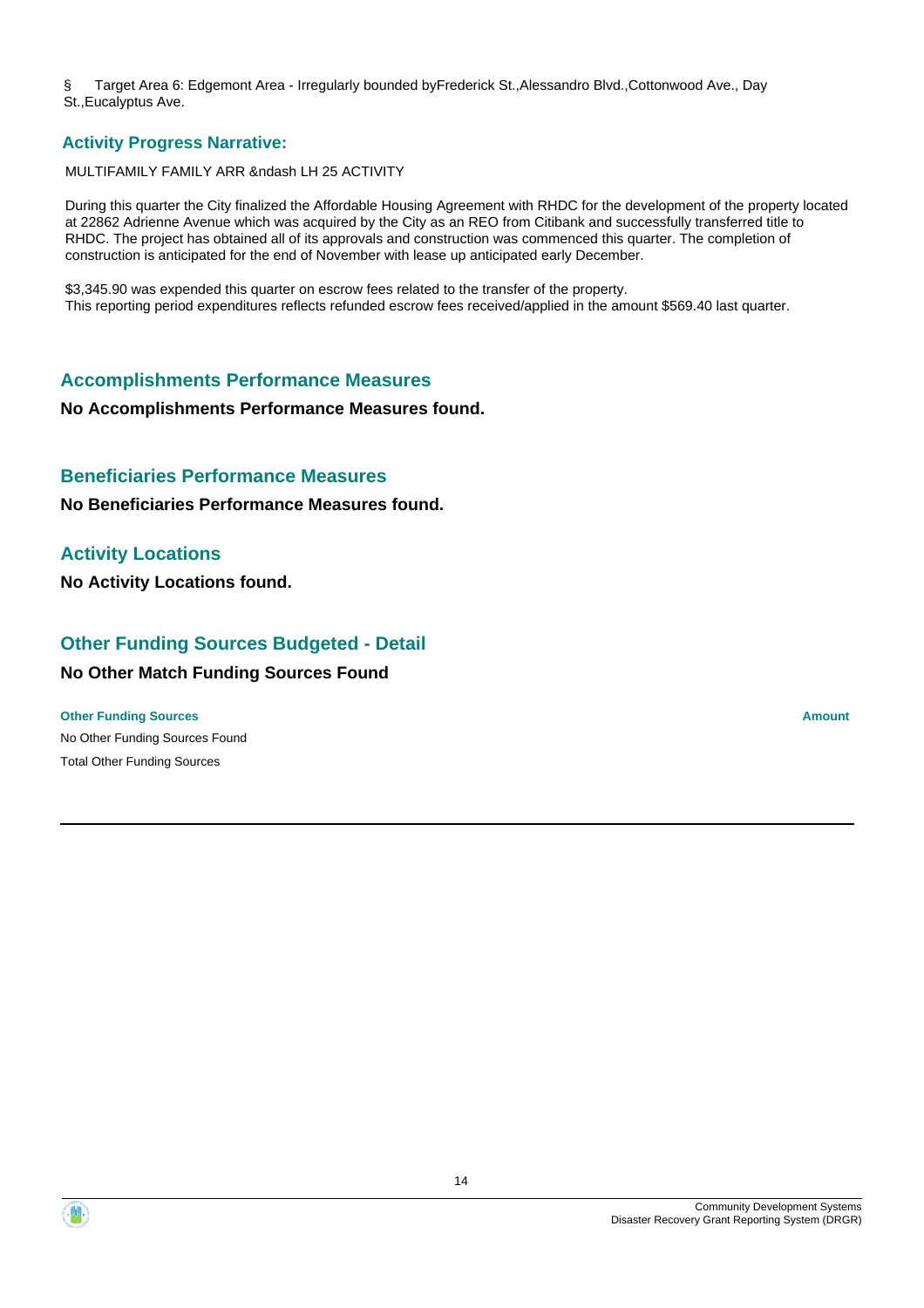**NSP3-1 (LMMH) Activity Title: Acquisition/Rehabilitation/Resale (LMMH)**

| <b>Activitiy Category:</b>                              | <b>Activity Status:</b>                                |
|---------------------------------------------------------|--------------------------------------------------------|
| Rehabilitation/reconstruction of residential structures | Under Way                                              |
| <b>Project Number:</b>                                  | <b>Project Title:</b>                                  |
| <b>NSP3-1</b>                                           | Acquisition/Rehabilitation                             |
| <b>Projected Start Date:</b>                            | <b>Projected End Date:</b>                             |
| 03/07/2011                                              | 03/07/2014                                             |
| <b>Benefit Type:</b>                                    | <b>Completed Activity Actual End Date:</b>             |
| Direct (HouseHold)                                      | 09/30/2014                                             |
| <b>National Objective:</b>                              | <b>Responsible Organization:</b>                       |
| NSP Only - LMMI                                         | City of Moreno Valley, Economic Development Department |

| <b>Overall</b>                                         | <b>Jul 1 thru Sep 30, 2014</b> | <b>To Date</b> |
|--------------------------------------------------------|--------------------------------|----------------|
| <b>Total Projected Budget from All Sources</b>         | N/A                            | \$1,844,722.41 |
| <b>Total Budget</b>                                    | \$290,712.41                   | \$1,844,722.41 |
| <b>Total Obligated</b>                                 | \$290,712.41                   | \$1,844,722.41 |
| <b>Total Funds Drawdown</b>                            | \$513,806.45                   | \$1,788,641.15 |
| <b>Program Funds Drawdown</b>                          | \$234,631.56                   | \$1,509,466.26 |
| <b>Program Income Drawdown</b>                         | \$279,174.89                   | \$279,174.89   |
| <b>Program Income Received</b>                         | \$323,013.79                   | \$323,013.79   |
| <b>Total Funds Expended</b>                            | \$133,499.75                   | \$1,922,141.31 |
| City of Moreno Valley, Economic Development Department | \$133,499.75                   | \$1,922,141.31 |
| <b>Match Contributed</b>                               | \$0.00                         | \$0.00         |

#### **Activity Description:**

This activity will provide for acquisition, rehabilitation, and resale of foreclosed, vacant, and abandoned single family attached and detached homes by the City in cooperation with residential development partners. The homes will be acquired ata minimum discount of 1% off the appraised value. The homes will be rehabilitated and resold to qualified owner-occupant homebuyers &ndash targeting families earning up to 120% AMI (LMMH population).

Homebuyers will be required to execute an affordable housing agreement that restricts their ability to resell to households in the same income category (i.e., 50% or 120% AMI). MorenoValley&rsquos affordable housing agreements are structured to run with the property for 15 years. The City estimates subsidizing ARR transactions at an average of \$36,000 per LMMH property. No interest will be charged to the homebuyer for this subsidy. However, to encourage continued owner-occupancy, the City&rsquos affordable housing agreement requires payment of a share of the gain on sale (equity share) if the homebuyer sells, transfers, or ceases to occupy the property prior to the expiration of the 15-year affordability period. The gain of sale returned to the City will not exceed the total investment made into the property by the city.

#### **Location Description:**

To ensure that NSP3 funds will be utilized to address foreclosures in areas of greatest need, Moreno Valley proposes to implement the ARR activity in the Target Areas described in Section A and restated below (all proposed areas have a HUD Foreclosure Risk Score of &ldquo20&rdquo):

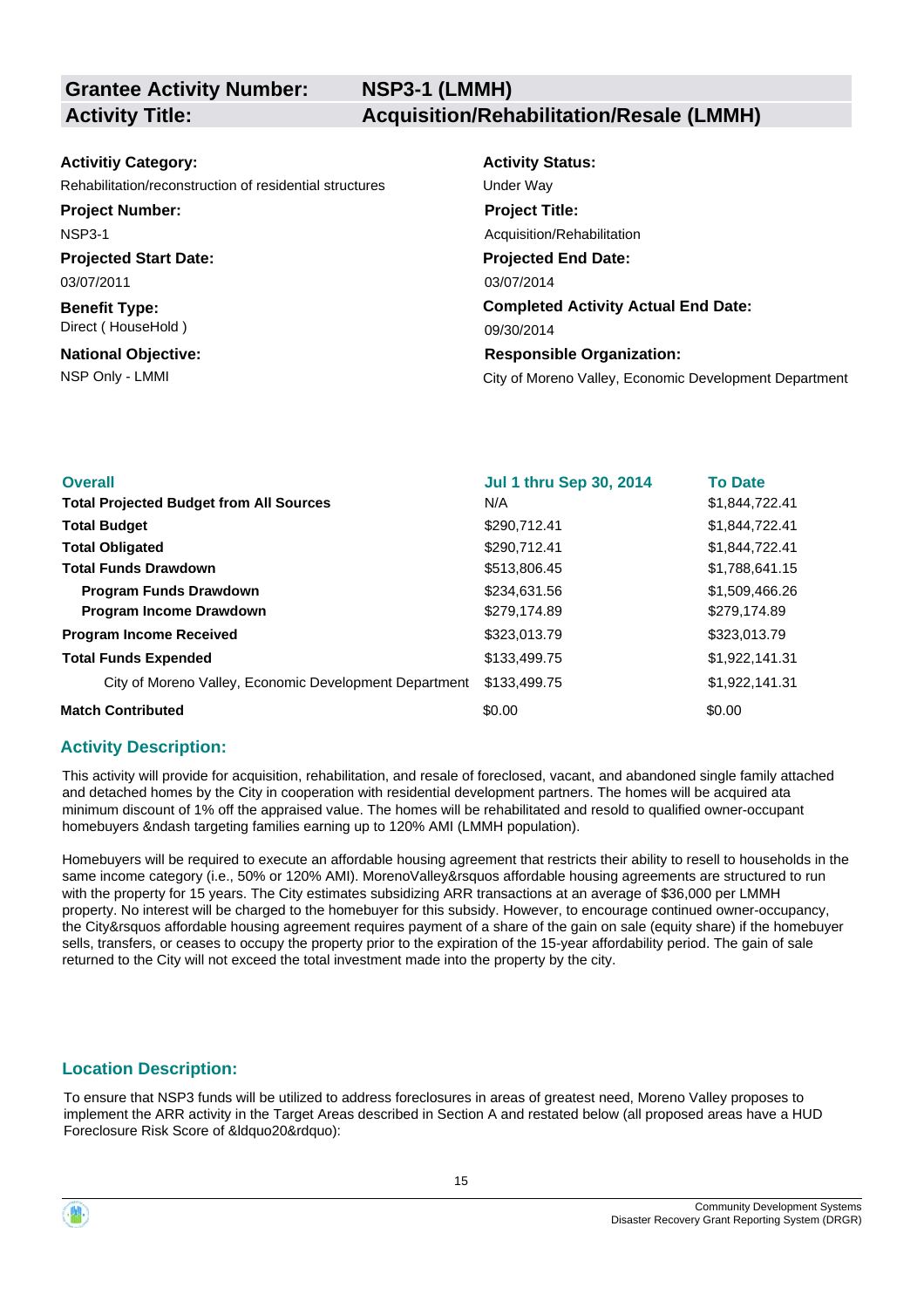- § Target Area 1: Sunnymead Blvd.,FrederickSt., Dracaea Ave., and Heacock St.
- § Target Area 2:Kitching St., Eucalyptus Ave., Bay Ave., and Morrison St.
- § Target Area 3: Frederick St.,Cottonwood Ave.,Indian St., andAlessandro Blvd.
- § Target Area 4:Heacock St., Cold Springs,Parkland Ave., andMark Twain St.
- § Target Area 5: Indian St., Cactus Ave., Lasselle St., Gentian Ave., Margaret Ave., and Chelbana Wy.
- § Target Area 6: Edgemont Area Irregularly bounded byFrederick St.,Alessandro Blvd.,Cottonwood Ave., Day
- St.,Eucalyptus Ave.
- § Target Area 7: Heacock St., Dracaea Ave., Perris Blvd., and Fir Ave.
- § Target Area 8: Rojo Tierra, Cremello Wy., andLasselle St.
- § Target Area 9: Pigeon Pass Rd., Swan St., Graham St., and Ironwood Ave.

#### **Activity Progress Narrative:**

#### SINGLE FAMILY ARR &ndash LMMH ACTIVITY

During the fiscal year end audit accounts were reconciled and a credit of \$16,000 was applied which offset this quarter&rsquos expenditures:

\$1,037.22 3rdquarter expenditures

(\$16,000) Credit applied during 3rdquarter

\$14,962.78 Net credit for 3rd quarter

The \$1,037.22 were reimbursements to Mayans Development for final rehab costs for 26066 Rojo Tierra and 25604 San Lupe. PROGRAM INCOME

 In this quarter, the City closed the resale escrow on the following properties generating a total of \$785,882.21 of Program Income:

| Property          | <b>Development Partner</b>                 | Program Income |
|-------------------|--------------------------------------------|----------------|
| 26066 Rojo Tierra | (Mayans)                                   | \$144,250.65   |
| 24270 Bay Avenue  | (Sheffield)                                | \$159.948.50   |
| 25604 San Lupe    | (Mayans                                    | \$153,829.36   |
| 23680 Mark Twain  | (Sheffield)                                | \$168,455.20   |
| 14598 Antilles    | (Sheffield)                                | \$159,398.50   |
|                   | Expenditures for last quarter \$150,523.56 |                |

 This report reflects the net between the credit incurred this quarter and the expenses from last quarter. Total amount reported \$133,499.75 also reflects \$2,061.03 in escrow refunds over previous reporting periods.

Only two properties remain in inventory for resale: 14861 Wintergreen and 12669 Gorham. Both have accepted offers and the buyers are undergoing the qualification process. Wintergreen and Gorham are anticipated to close escrow during the next reporting period.

# **Accomplishments Performance Measures**

|                         | <b>This Report Period</b> | <b>Cumulative Actual Total / Expected</b> |
|-------------------------|---------------------------|-------------------------------------------|
|                         | <b>Total</b>              | <b>Total</b>                              |
| # of Properties         | 5                         | 6/9                                       |
|                         |                           |                                           |
|                         | <b>This Report Period</b> | <b>Cumulative Actual Total / Expected</b> |
|                         | <b>Total</b>              | <b>Total</b>                              |
| # of Housing Units      | 0                         | 1/9                                       |
| # of Singlefamily Units | 0                         | 1/9                                       |
|                         |                           |                                           |

#### **Beneficiaries Performance Measures**

|                    | <b>This Report Period</b> |     |       | <b>Cumulative Actual Total / Expected</b> |            |     |                       |
|--------------------|---------------------------|-----|-------|-------------------------------------------|------------|-----|-----------------------|
|                    | Low                       | Mod | Total | Low                                       | <b>Mod</b> |     | <b>Total Low/Mod%</b> |
| # of Households    |                           |     | h     | 2/0                                       | 4/9        | 7/9 | 85.71                 |
| # Owner Households |                           |     | h     | 2/0                                       | 4/9        | 7/9 | 85.71                 |

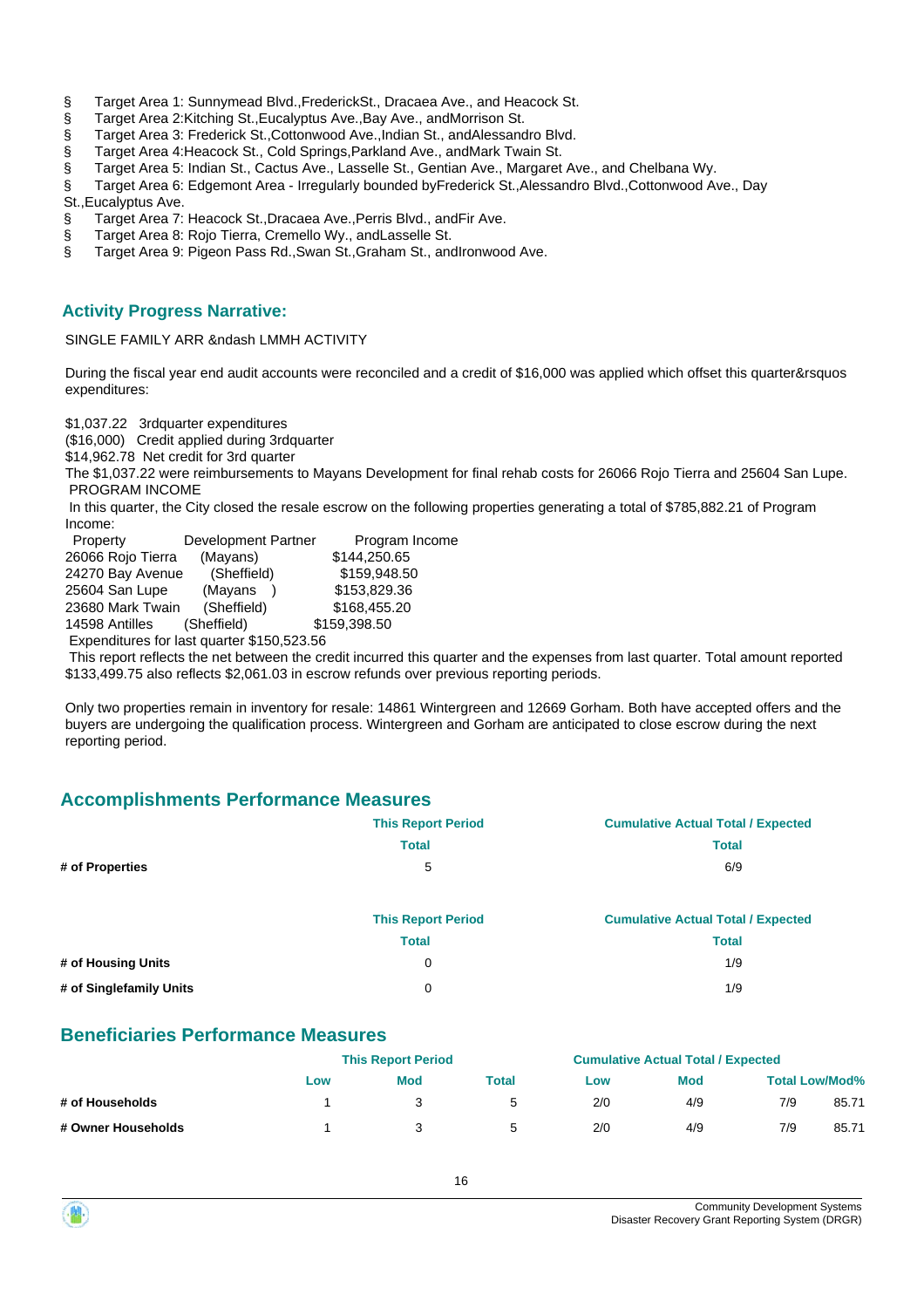# **Activity Locations**

**No Activity Locations found.**

# **Other Funding Sources Budgeted - Detail**

#### **No Other Match Funding Sources Found**

| <b>Other Funding Sources</b>       | <b>Amount</b> |
|------------------------------------|---------------|
| <b>HOME</b>                        | \$0.00        |
| <b>Total Other Funding Sources</b> | \$0.00        |

# **Project # / Title: NSP3-2 / Financing Mechanism**

| <b>Grantee Activity Number:</b> | <b>NSP3-2</b>                                                     |
|---------------------------------|-------------------------------------------------------------------|
| <b>Activity Title:</b>          | <b>Neighborhood Stabilization Homeownership</b><br><b>Program</b> |

| <b>Activitiy Category:</b>                           |  |
|------------------------------------------------------|--|
| Homeownership Assistance to low- and moderate-income |  |

**Project Number:** NSP3-2

**Projected Start Date:** 03/07/2011

**Benefit Type:** Direct ( HouseHold )

**National Objective:**

# **Projected End Date:** 03/07/2014 Under Way **Project Title:** Financing Mechanism

**Activity Status:**

**Completed Activity Actual End Date:**

NSP Only - LMMI City of Moreno Valley, Economic Development Department **Responsible Organization:**

| <b>Overall</b>                                         | <b>Jul 1 thru Sep 30, 2014</b> | <b>To Date</b> |
|--------------------------------------------------------|--------------------------------|----------------|
| <b>Total Projected Budget from All Sources</b>         | N/A                            | \$0.00         |
| <b>Total Budget</b>                                    | \$0.00                         | \$0.00         |
| <b>Total Obligated</b>                                 | \$0.00                         | \$0.00         |
| <b>Total Funds Drawdown</b>                            | \$0.00                         | \$0.00         |
| <b>Program Funds Drawdown</b>                          | \$0.00                         | \$0.00         |
| <b>Program Income Drawdown</b>                         | \$0.00                         | \$0.00         |
| <b>Program Income Received</b>                         | \$0.00                         | \$0.00         |
| <b>Total Funds Expended</b>                            | \$0.00                         | \$0.00         |
| City of Moreno Valley, Economic Development Department | \$0.00                         | \$0.00         |
| <b>Match Contributed</b>                               | \$0.00                         | \$0.00         |



17

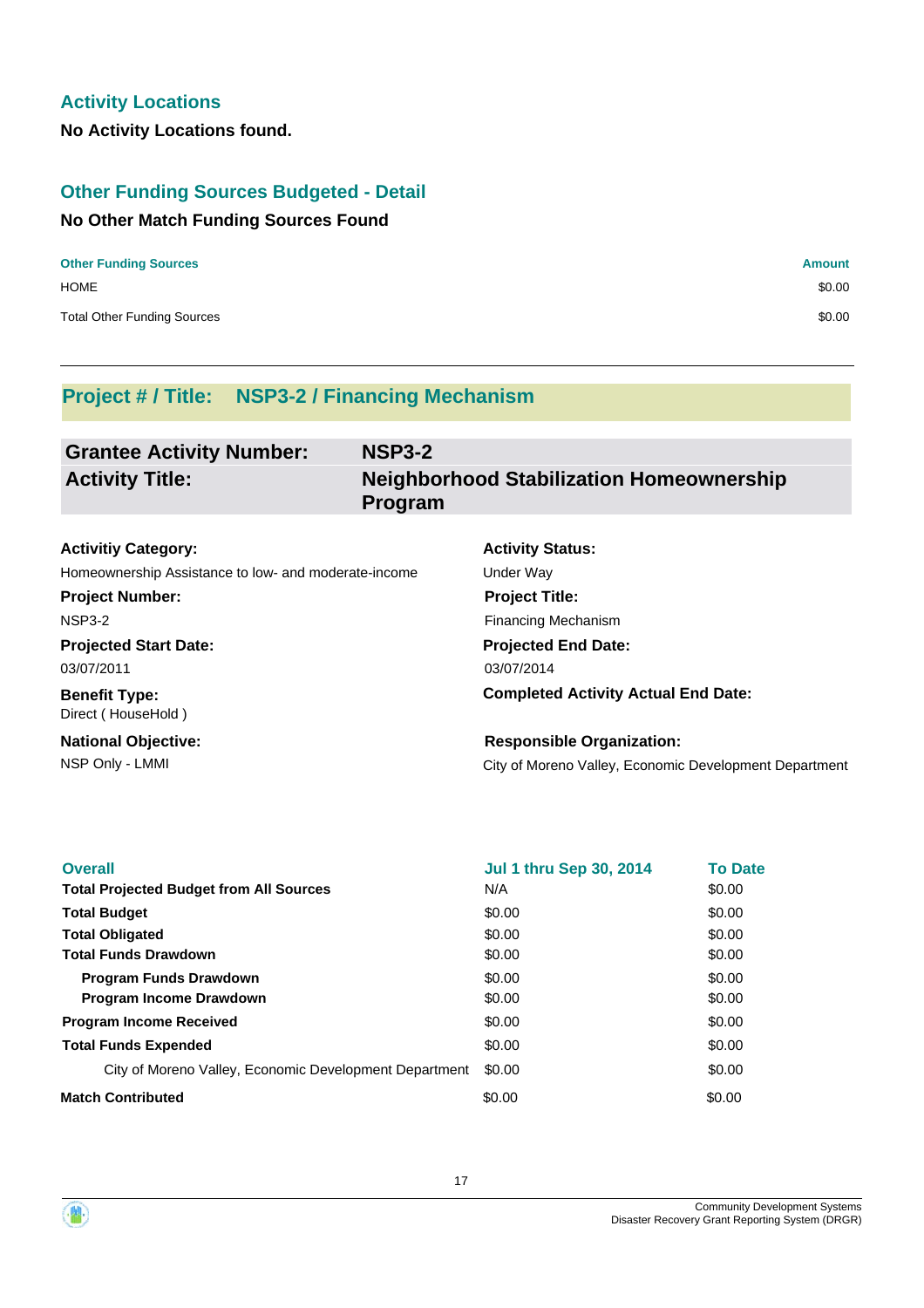# **Activity Description:**

This activity will provide for acquisition, rehabilitation, and resale of vacant and abandoned homes by income-eligible households (up to 120% area median income) via a tailored version of the City&rsquos existing first time homebuyer assistance program. The tenure of the beneficiaries is homeownership and the terms of assistance will be in the form of a 30 year deferred, silent second, &lsquosoft&rsquo loan, with zero interest rate (no monthly payments due, and a proportionate equity share mechanism in lieu of interest).

In this activity, the income-qualified homebuyers will acquire properties directly. The City will not hold ownership under this activity, but will ensure the appraisal requirements are met and required discounts are provided to the NSP homebuyer. Under the program, the responsibility of meeting the City&rsquos Housing Quality Standards (HQS, for more information please refer to the Definitions, Section C) shall be placed on the homebuyer and NSHP funds may be used to fund homebuyer rehabilitation work. The City will educate lenders and local realtors regarding the HQS. The property will be inspected by a City Building Inspector at time of sale to ensure the HQS are met.

Affordability covenants will be recorded against each property for a 15 year term. For more information on affordability covenant terms, please refer to page 9. The &lsquosoft second&rsquo component encourages income-eligible homeowners to remain in the NSP affordable unit. The loan will be forgiven at the expiration of the affordability period. Continued affordability will be ensured via a monitoring process to be conducted by City staff. Should the household, sell or transfer the property before the affordability period expires, the City will collect an equity share. In other words, if the NSP assisted property is sold or transferred, the City will then be entitled to a share of the gain on sale in addition to the original amount loaned. The gain of sale returned to the City will not exceed the total investment made into the property by the city.

# **Location Description:**

To ensure that NSP3 funds will be utilized to address foreclosures in areas of greatest need, Moreno Valley proposes to implement the ARR activity in the Target Areas described in Section A and restated below (all proposed areas have a HUD Foreclosure Risk Score of &ldquo20&rdquo):

- § Target Area 1: Sunnymead Blvd.,FrederickSt., Dracaea Ave., and Heacock St.
- § Target Area 2: Kitching St., Eucalyptus Ave., Bay Ave., and Morrison St.
- § Target Area 3: Frederick St.,Cottonwood Ave.,Indian St., andAlessandro Blvd.
- § Target Area 4:Heacock St., Cold Springs,Parkland Ave., andMark Twain St.
- § Target Area 5: Indian St., Cactus Ave., Lasselle St., Gentian Ave., Margaret Ave., and Chelbana Wy.
- § Target Area 6: Edgemont Area Irregularly bounded byFrederick St.,Alessandro Blvd.,Cottonwood Ave., Day

St.,Eucalyptus Ave.

- § Target Area 7: Heacock St., Dracaea Ave., Perris Blvd., and Fir Ave.
- § Target Area 8: Rojo Tierra, Cremello Wy., andLasselle St.
- § Target Area 9: Pigeon Pass Rd., Swan St., Graham St., andIronwood Ave.

#### **Activity Progress Narrative:**

NO ACTIVITY TO REPORT.

# **Accomplishments Performance Measures**

**No Accomplishments Performance Measures found.**

# **Beneficiaries Performance Measures**

**No Beneficiaries Performance Measures found.**

# **Activity Locations**

**No Activity Locations found.**

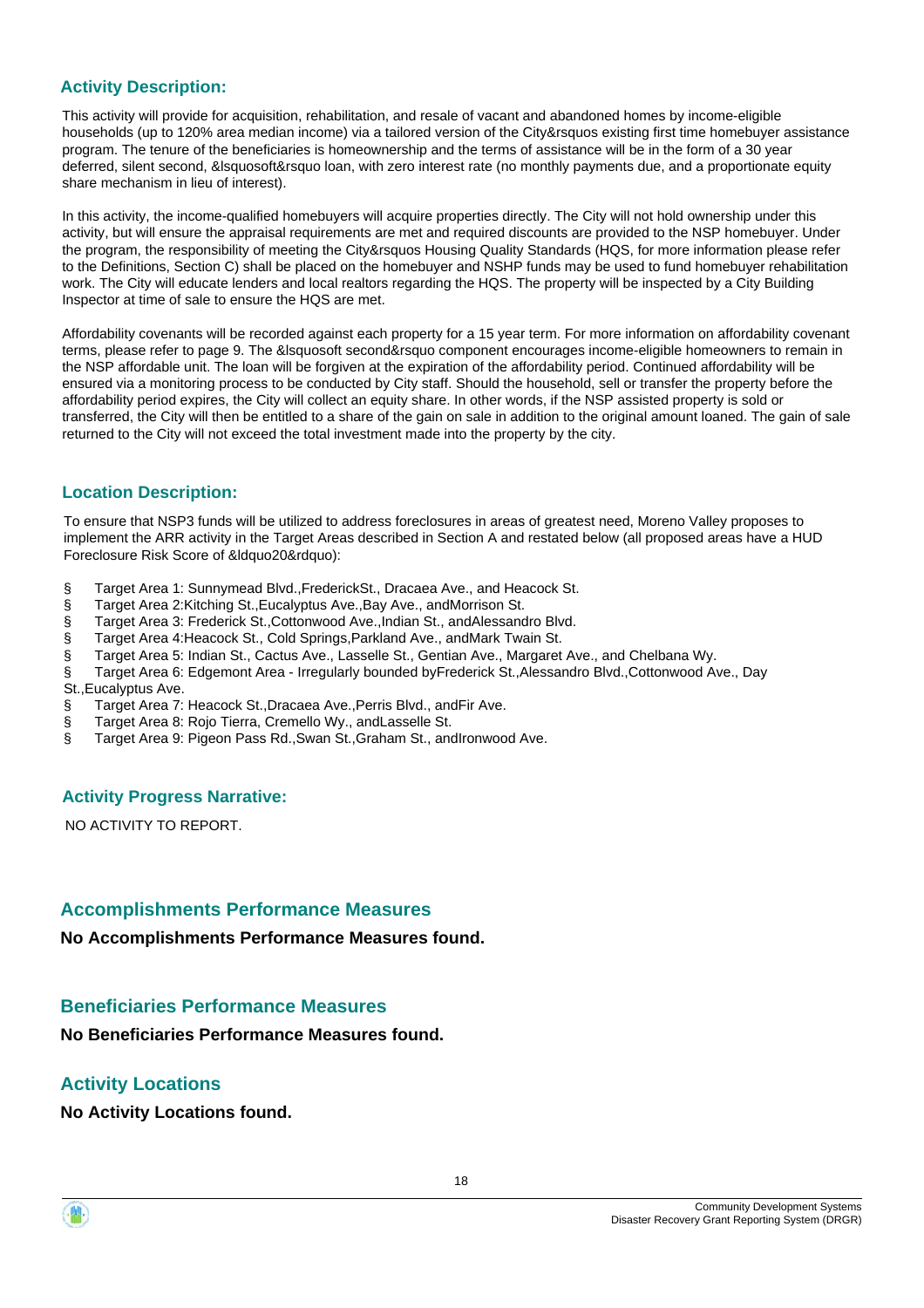# **Other Funding Sources Budgeted - Detail**

#### **No Other Match Funding Sources Found**

#### **Other Funding Sources Amount Amount Amount Amount Amount Amount Amount**

No Other Funding Sources Found Total Other Funding Sources

# **Project # / Title: NSP3-3 / Demolition**

| <b>Grantee Activity Number:</b> | <b>NSP3-3</b>     |                                                        |
|---------------------------------|-------------------|--------------------------------------------------------|
| <b>Activity Title:</b>          | <b>Demolition</b> |                                                        |
|                                 |                   |                                                        |
| <b>Activitiy Category:</b>      |                   | <b>Activity Status:</b>                                |
| Clearance and Demolition        |                   | Under Way                                              |
| <b>Project Number:</b>          |                   | <b>Project Title:</b>                                  |
| NSP3-3                          |                   | <b>Demolition</b>                                      |
| <b>Projected Start Date:</b>    |                   | <b>Projected End Date:</b>                             |
| 03/07/2011                      |                   | 03/07/2014                                             |
| <b>Benefit Type:</b><br>( )     |                   | <b>Completed Activity Actual End Date:</b>             |
| <b>National Objective:</b>      |                   | <b>Responsible Organization:</b>                       |
| NSP Only - LMMI                 |                   | City of Moreno Valley, Economic Development Department |

| <b>Overall</b>                                         | <b>Jul 1 thru Sep 30, 2014</b> | <b>To Date</b> |
|--------------------------------------------------------|--------------------------------|----------------|
| <b>Total Projected Budget from All Sources</b>         | N/A                            | \$0.00         |
| <b>Total Budget</b>                                    | \$0.00                         | \$0.00         |
| <b>Total Obligated</b>                                 | \$0.00                         | \$0.00         |
| <b>Total Funds Drawdown</b>                            | \$0.00                         | \$0.00         |
| <b>Program Funds Drawdown</b>                          | \$0.00                         | \$0.00         |
| <b>Program Income Drawdown</b>                         | \$0.00                         | \$0.00         |
| <b>Program Income Received</b>                         | \$0.00                         | \$0.00         |
| <b>Total Funds Expended</b>                            | \$0.00                         | \$0.00         |
| City of Moreno Valley, Economic Development Department | \$0.00                         | \$0.00         |
| <b>Match Contributed</b>                               | \$0.00                         | \$0.00         |

#### **Activity Description:**

This activity will provide for the demolition of vacant, foreclosed and abandoned single and multi-family residences by the City in cooperation with residential development partners. Properties that present blight, pose health and safety hazards, and are comprised of illegal structures will be acquired at a discounted rate of at least 1% below appraised value and demolished. Upon completion of the demolition, the land will be added to and maintained through the land bank established by the City as part of the eligible the Program's land banking activity described in further detail below. The land will be

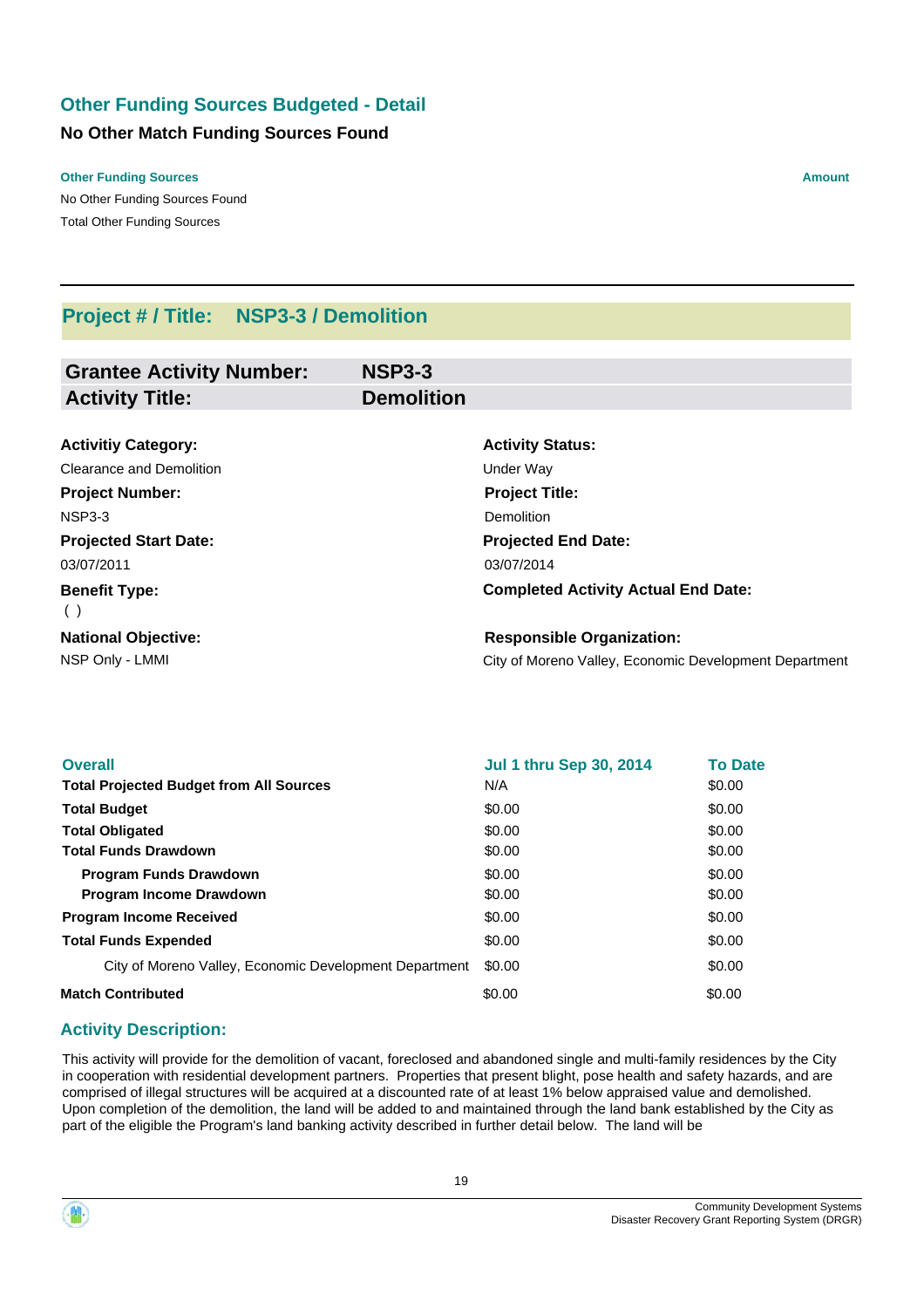redeveloped to create affordable homeownership opportunities for income-eligible households earning up to 50% area median income (LH25) and 120% area median income (LMMH), at a later date.

#### **Location Description:**

To ensure that NSP3 demolition funds will be utilized to address foreclosures in areas of greatest need, Moreno Valley proposes to implement the Demolition activity in Target Areas 1 and 2 only, described in Section A and restated below (both proposed areas have a HUD Foreclosure Risk Score of "20"):

- § Target Area 1: Sunnymead Blvd.,FrederickSt., Dracaea Ave., and Heacock St.
- § Target Area 2:Kitching St.,Eucalyptus Ave.,Bay Ave., andMorrison St.
- § Target Area 3: Frederick St., Cottonwood Ave., Indian St., and Alessandro Blvd.
- § Target Area 4:Heacock St., Cold Springs,Parkland Ave., andMark Twain St.
- § Target Area 5: Indian St., Cactus Ave., Lasselle St., Gentian Ave., Margaret Ave., and Chelbana Wy.
- § Target Area 6: Edgemont Area Irregularly bounded byFrederick St.,Alessandro Blvd.,Cottonwood Ave., Day St.,Eucalyptus Ave.
- § Target Area 7: Heacock St., Dracaea Ave., Perris Blvd., and Fir Ave.
- § Target Area 8: Rojo Tierra, Cremello Wy., andLasselle St.
- § Target Area 9: Pigeon Pass Rd., Swan St., Graham St., andIronwood Ave.

#### **Activity Progress Narrative:**

NO ACTIVITY TO REPORT.

# **Accomplishments Performance Measures**

|                                       | <b>This Report Period</b> | <b>Cumulative Actual Total / Expected</b> |
|---------------------------------------|---------------------------|-------------------------------------------|
|                                       | <b>Total</b>              | <b>Total</b>                              |
| # of Properties                       | 0                         | 0/0                                       |
| # of buildings (non-residential)      | 0                         | 0/0                                       |
| # of Public Facilities                | 0                         | 0/0                                       |
| # of Businesses                       | 0                         | 0/0                                       |
| # of Non-business Organizations       | 0                         | 0/0                                       |
| Activity funds eligible for DREF (Ike | 0                         | 0/0                                       |

| <b>This Report Period</b> | <b>Cumulative Actual Total / Expected</b> |  |
|---------------------------|-------------------------------------------|--|
| Total                     | Total                                     |  |
| 0                         | 0/0                                       |  |
| 0                         | 0/0                                       |  |
| 0                         | 0/0                                       |  |
|                           |                                           |  |

# **Beneficiaries Performance Measures**

**No Beneficiaries Performance Measures found.**

# **Activity Locations**

**No Activity Locations found.**

# **Other Funding Sources Budgeted - Detail**

#### **No Other Match Funding Sources Found**

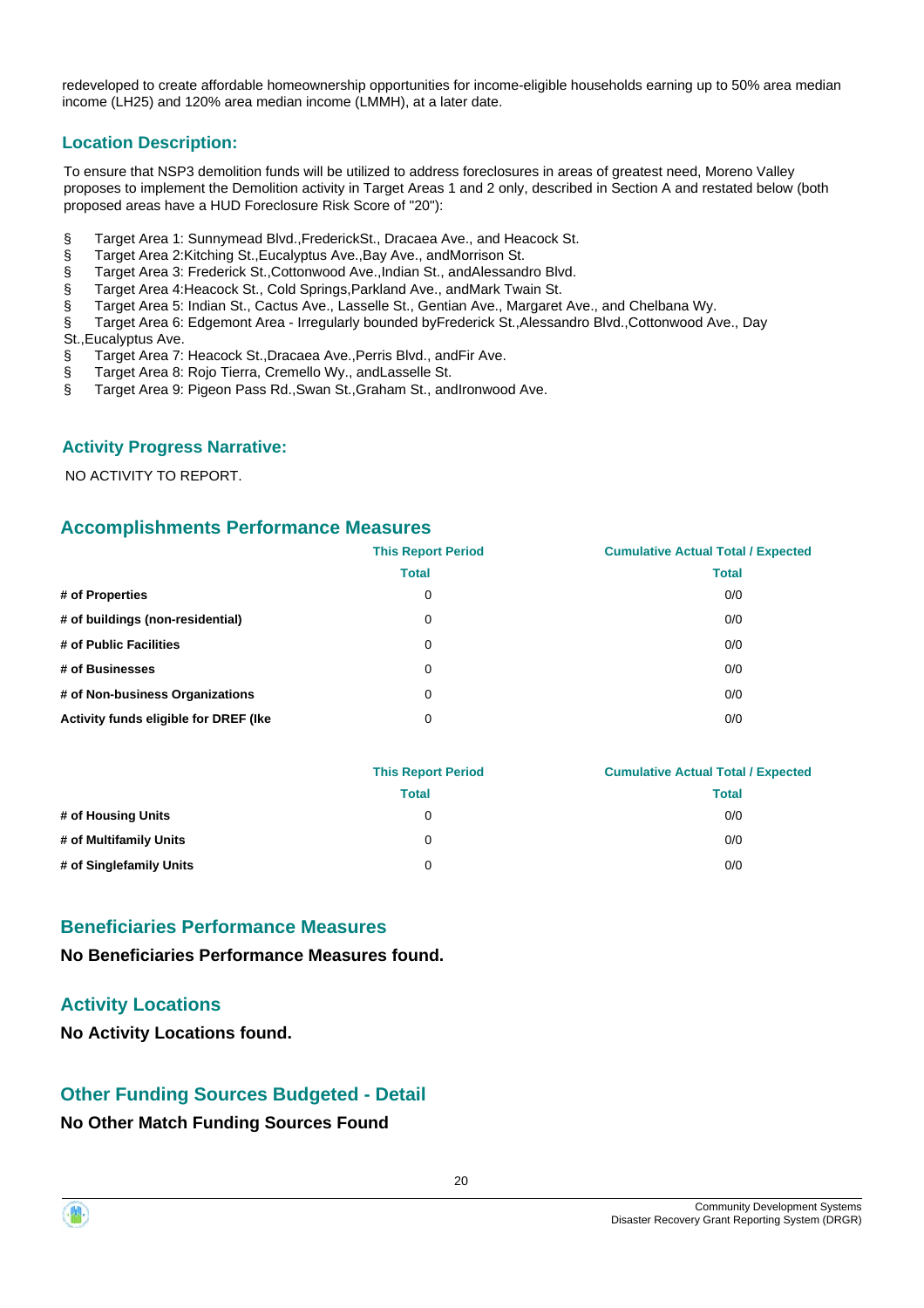No Other Funding Sources Found Total Other Funding Sources

| <b>Grantee Activity Number:</b> | <b>NSP3-4</b>       |
|---------------------------------|---------------------|
| <b>Activity Title:</b>          | <b>Land Banking</b> |

| <b>Activitiy Category:</b>            | <b>Activity Status:</b>                                |
|---------------------------------------|--------------------------------------------------------|
| Land Banking - Acquisition (NSP Only) | Under Way                                              |
| <b>Project Number:</b>                | <b>Project Title:</b>                                  |
| <b>NSP3-4</b>                         | Land Banking                                           |
| <b>Projected Start Date:</b>          | <b>Projected End Date:</b>                             |
| 03/07/2011                            | 03/07/2014                                             |
| <b>Benefit Type:</b><br>Area ()       | <b>Completed Activity Actual End Date:</b>             |
| <b>National Objective:</b>            | <b>Responsible Organization:</b>                       |
| NSP Only - LMMI                       | City of Moreno Valley, Economic Development Department |
|                                       |                                                        |

| <b>Overall</b>                                         | <b>Jul 1 thru Sep 30, 2014</b> | <b>To Date</b> |
|--------------------------------------------------------|--------------------------------|----------------|
| <b>Total Projected Budget from All Sources</b>         | N/A                            | \$0.00         |
| <b>Total Budget</b>                                    | \$0.00                         | \$0.00         |
| <b>Total Obligated</b>                                 | \$0.00                         | \$0.00         |
| <b>Total Funds Drawdown</b>                            | \$0.00                         | \$0.00         |
| <b>Program Funds Drawdown</b>                          | \$0.00                         | \$0.00         |
| <b>Program Income Drawdown</b>                         | \$0.00                         | \$0.00         |
| <b>Program Income Received</b>                         | \$0.00                         | \$0.00         |
| <b>Total Funds Expended</b>                            | \$0.00                         | \$0.00         |
| City of Moreno Valley, Economic Development Department | \$0.00                         | \$0.00         |
| <b>Match Contributed</b>                               | \$0.00                         | \$0.00         |

# **Activity Description:**

This activity provides for the acquisition of undeveloped parcels located within the designated Target Areas to eliminate the blight caused by underutilized land. In accordance with NSP3 regulations, the properties will be acquired with a minimum 1% discount off the appraised value. The undeveloped parcels will be held in and maintained through the land bank that will be established through the Program. The parcels will be developed at a later date to create affordable homeownership opportunities to income-eligible households earning up to 50% area median income (LH25%) and income-eligible households earning up to 120% area median income (LMMH). The funds budgeted for this activity will also be used to maintain the properties that have been rendered vacant as a result of Activity 3 - Demolition, as described above. The City will focus its land banking efforts in Target Areas 1 and 2, as described above.



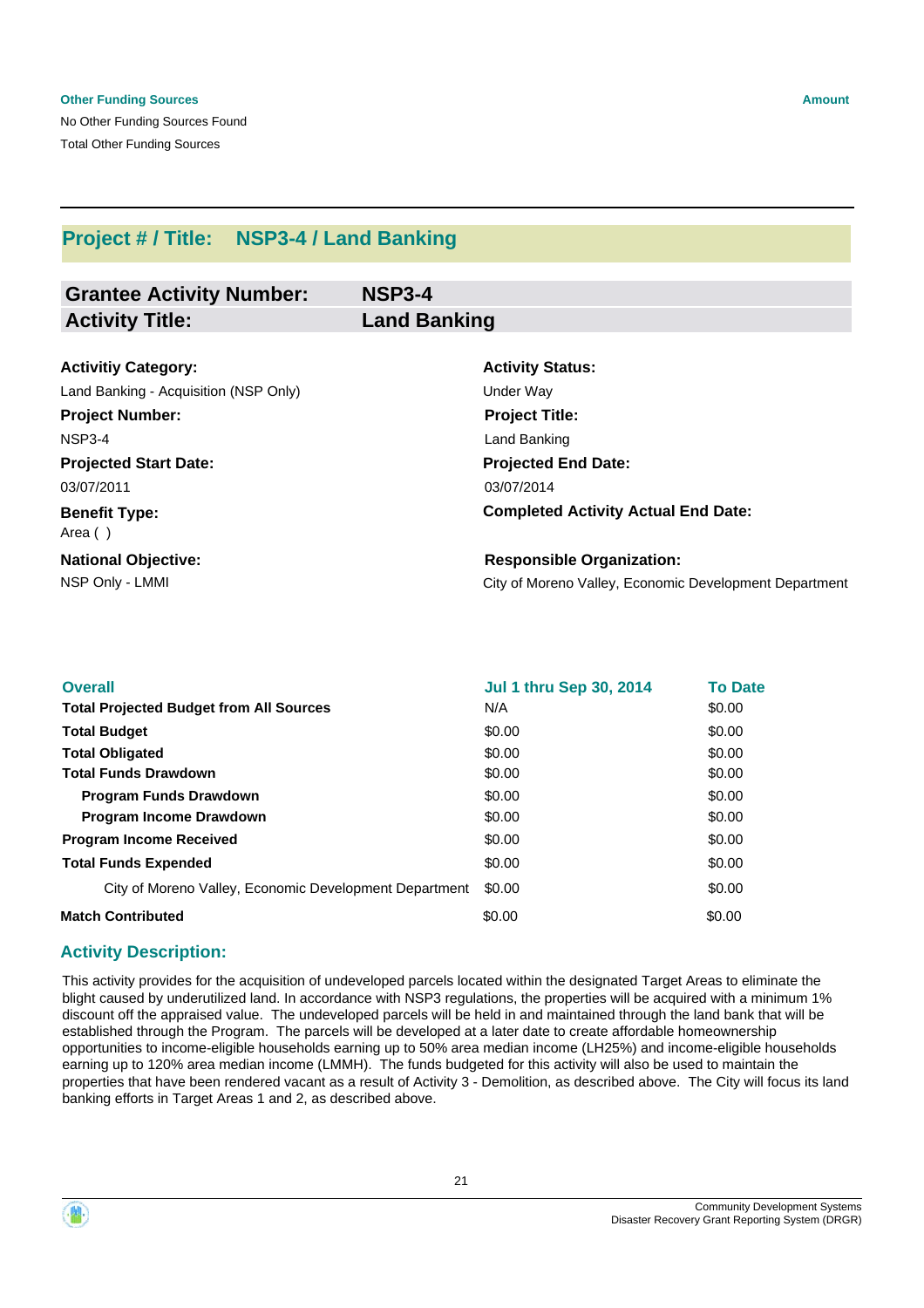#### **Location Description:**

To ensure that land banking funds will be utilized to address foreclosures in areas of greatest need, Moreno Valley proposes to implement the Land banking activity, when necessary, in Target Areas 1 and 2 only, described in Section A and restated below (both proposed areas have a HUD Foreclosure Risk Score of "20"):

- § Target Area 1: Sunnymead Blvd.,FrederickSt., Dracaea Ave., and Heacock St.
- § Target Area 2:Kitching St., Eucalyptus Ave., Bay Ave., and Morrison St.
- § Target Area 3: Frederick St., Cottonwood Ave., Indian St., and Alessandro Blvd.
- § Target Area 4:Heacock St., Cold Springs,Parkland Ave., andMark Twain St.
- § Target Area 5: Indian St., Cactus Ave., Lasselle St., Gentian Ave., Margaret Ave., and Chelbana Wy.
- § Target Area 6: Edgemont Area Irregularly bounded byFrederick St.,Alessandro Blvd.,Cottonwood Ave., Day St.,Eucalyptus Ave.
- § Target Area 7: Heacock St.,Dracaea Ave.,Perris Blvd., andFir Ave.
- 
- § Target Area 8: Rojo Tierra, Cremello Wy., andLasselle St.<br>§ Target Area 9: Pigeon Pass Rd. Swan St. Graham St.. and § Target Area 9: Pigeon Pass Rd.,Swan St.,Graham St., andIronwood Ave.

#### **Activity Progress Narrative:**

NO ACTIVITY TO REPORT.

#### **Accomplishments Performance Measures**

|                        | <b>This Report Period</b> | <b>Cumulative Actual Total / Expected</b> |
|------------------------|---------------------------|-------------------------------------------|
|                        | <b>Total</b>              | <b>Total</b>                              |
| # of Properties        | 0                         | 0/0                                       |
|                        | <b>This Report Period</b> | <b>Cumulative Actual Total / Expected</b> |
|                        | <b>Total</b>              | <b>Total</b>                              |
| # of Housing Units     | 0                         | 0/0                                       |
| # of Multifamily Units | 0                         | 0/0                                       |

**# of Singlefamily Units** 0 0/0

# **Beneficiaries Performance Measures**

**No Beneficiaries Performance Measures found.**

# **Activity Locations**

**No Activity Locations found.**

# **Other Funding Sources Budgeted - Detail**

#### **No Other Match Funding Sources Found**

#### **Other Funding Sources Amount Amount Amount Amount Amount Amount Amount**

No Other Funding Sources Found Total Other Funding Sources

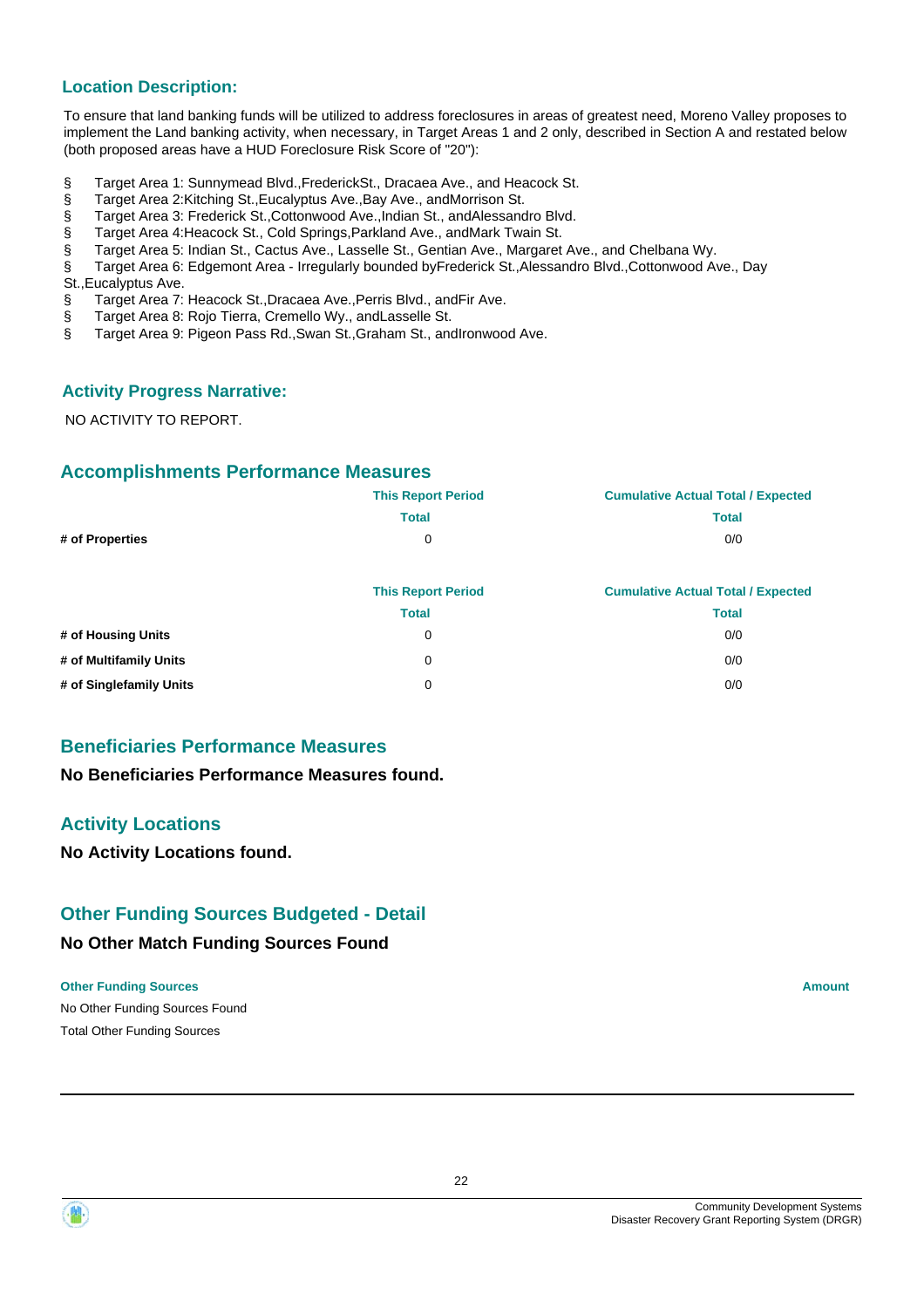| <b>Grantee Activity Number:</b> | <b>NSP3-5</b>        |
|---------------------------------|----------------------|
| <b>Activity Title:</b>          | <b>Redevelopment</b> |

| <b>Activitiy Category:</b>                              | <b>Activity Status:</b>                                |
|---------------------------------------------------------|--------------------------------------------------------|
| Rehabilitation/reconstruction of residential structures | Under Wav                                              |
| <b>Project Number:</b>                                  | <b>Project Title:</b>                                  |
| <b>NSP3-5</b>                                           | Redevelopment                                          |
| <b>Projected Start Date:</b>                            | <b>Projected End Date:</b>                             |
| 03/07/2011                                              | 03/07/2014                                             |
| <b>Benefit Type:</b>                                    | <b>Completed Activity Actual End Date:</b>             |
| Direct (HouseHold)                                      | 09/30/2014                                             |
| <b>National Objective:</b>                              | <b>Responsible Organization:</b>                       |
| NSP Only - LMMI                                         | City of Moreno Valley, Economic Development Department |

| <b>Overall</b>                                         | <b>Jul 1 thru Sep 30, 2014</b> | <b>To Date</b> |
|--------------------------------------------------------|--------------------------------|----------------|
| <b>Total Projected Budget from All Sources</b>         | N/A                            | \$1,300,000.00 |
| <b>Total Budget</b>                                    | \$0.00                         | \$1,300,000.00 |
| <b>Total Obligated</b>                                 | \$0.00                         | \$1,300,000.00 |
| <b>Total Funds Drawdown</b>                            | \$139,884.90                   | \$250,038.11   |
| <b>Program Funds Drawdown</b>                          | \$139,884,90                   | \$250,038.11   |
| Program Income Drawdown                                | \$0.00                         | \$0.00         |
| <b>Program Income Received</b>                         | \$0.00                         | \$0.00         |
| <b>Total Funds Expended</b>                            | \$150,543.31                   | \$400,581,42   |
| City of Moreno Valley, Economic Development Department | \$150,543,31                   | \$400,581.42   |
| <b>Match Contributed</b>                               | \$0.00                         | \$0.00         |

#### **Activity Description:**

This activity is for the redevelopment of vacant sites or demolished sites for future development to provide housing to incomeeligible households earning up to 120%. The City will focus its redevelopment efforts in Target Areas 1 and 2, as defined above. In addition, the City will leverage the NSP 3 funds with other funding sources (i.e. HOME and RDA Set-Aside funds) to maximize the effectiveness of the activity. The City will partner with various development partners to create affordable homeownership opportunities for income-eligible households earning up to 120% AMI by redeveloping vacant properties held in the City's land bank.

THIS ACTIVITY WILL CREATE HOMEOWNERSHIP OPPORTUNITIES FOR 8 INCOME-ELIGIBLE HOUSEHOLDS EARNING UP TO 50% AMI.

#### **Location Description:**

This activity will focus on Target Areas 7, as defined below:

 • § Target Area 7: Heacock St.,Dracaea Ave.,Perris Blvd., andFir Ave. Ironwood Ave.